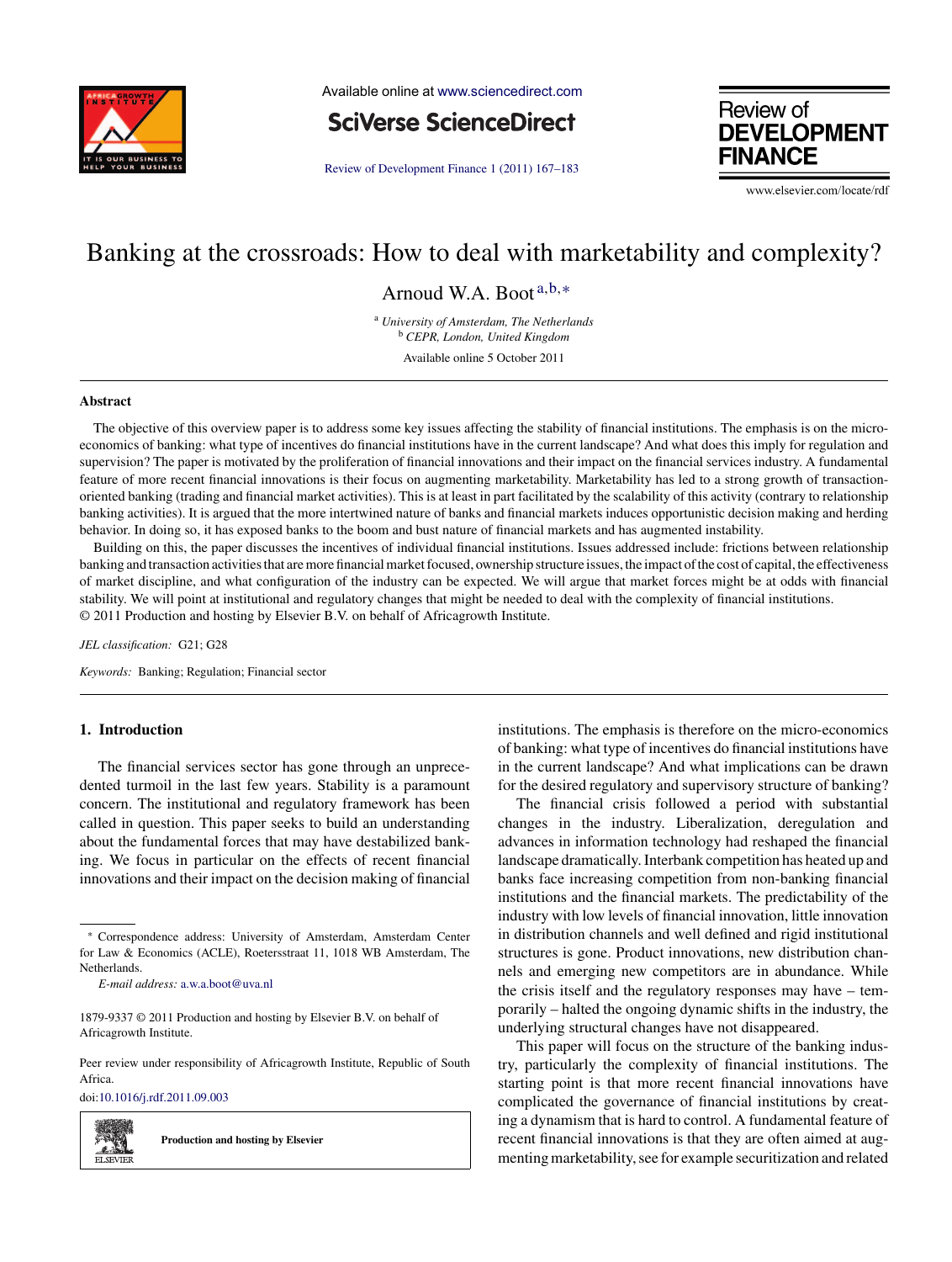products like CDS and CDOs. Such marketability can augment diversification opportunities, yet as we will argue can also create instability. The mere fact that something becomes tradable (or marketable – we will use these terms interchangeably) can undermine commitment. For example, as is well known, mortgages that become tradable might undermine the incentives of the originator to monitor the quality of borrowers. More fundamentally, when markets exist for all kinds of real or financial assets of a firm, a firm can more easily change the direction of its strategy. This might be good, but could also lead to lack of commitment (and staying power), more impulsive decisions and possibly herding. The latter refers to the tendency to follow current fads. In banking, herding is particularly worrisome because it could create systemic risk. Meaning, when all institutions make the same bets, risk exposures become more highly correlated and a simultaneous failure of institutions might become more likely.<sup>1</sup>

Some have described recent developments as banks "fighting for turf" in the face of market liberalization and/or major technological shifts ([Hellwig, 2008\).](#page-16-0) That is, major structural shifts (e.g. the financial innovation wave as a reflection of developments in information technology?) open up the industry and could induce parties to grab market share in order to establish a leading position going forward. This would point at a more transitory problem. As with for example the banking crisis following the deregulation of Swedish banking in the 80s, it takes some time for the industry to settle in a new equilibrium (following liberalization and/or other major shifts) and in the mean time accidents may happen. We believe more is going on. The increased marketability is a permanent shift in the underlying dynamics of financial institutions, and has increased the sensitivity of banks to financial market developments.

As we will argue, this more intertwined nature of banks and financial markets has exposed banks to the boom and bust nature of financial markets and may have augmented instability.<sup>2</sup> The linkages to the financial market also facilitate a further proliferation of transaction-oriented banking (trading and financial market) activities possibly at the expense of more traditional relationship banking activities. Important is also the scalability of transaction-oriented banking relative to relationship banking activities, and hence the more opportunistic approach that this facilitates in transaction banking. What this points at is that banks can relatively easily participate in the proliferation of financial

markets. This has further fuelled the sensitivity of banks to financial markets. We will also argue that via an increased risk profile this may undermine a bank's relationship banking franchise.

In this context also the ownership structure of banks is important. The traditional partnership model in investment banking may have contained risk taking in that partners had their personal wealth tied up in the business, and could not easily leave and liquefy their ownership claim. In a sense, the marketability of their own involvement (human capital) was severely constrained which may have countered the fluidity of banking activities itself.

The increasingly fluid and complex nature of the banking industry – via speed of change, interconnectedness and the presence of large and complex institutions – has motivated some to point at the importance of market discipline in banking as a supplement to regulatory and supervisory controls [\(Flannery, 2009\).](#page-15-0) We will argue that market discipline might not be able to play an important role in ensuring stability of the financial system as a whole. The momentum-driven nature of financial markets might mean that the risk in whatever activity that is 'hot' is effectively underestimated by the market as a whole, and this may 'poison' market discipline. That is, momentum driven financial markets promote certain strategies, and these very same markets would then not be in a good position to impose market discipline. To the contrary, they were actually encouraging those strategies by possibly underpricing the risks involved.

From here, the question is how the financial sector will develop. This paper emphasizes the importance of understanding the economics of banking for assessing the changes in the industry. Can we draw insights from the extensive literature on scale and scope economies in banking? We will argue that only limited insights are available. Most recent empirical work identifies some scale economies, yet faces bigger difficulties in identifying real scope advantages. Thus overwhelming evidence is missing, albeit there continues to be a clear tendency with financial institutions to go for growth and larger size. While recently most institutions have expressed a 'client centric' strategy, by some called 'back-to-basics' (e.g. the Dutch banking conglomerate ING), the underlying forces in banking may not have changed, so it is far from clear what this sudden emphasis on 'client centric' and 'back-to-basics' strategies really means.

This picture suggests that endogenous developments in the industry itself may not lead to less complex institutions. The important question then is how to deal with this complexity. Here we will point at institutional and regulatory changes that might be needed to improve the stability of the financial sector. One could say that the institutional structure (including regulation) has not kept up with the enhanced marketability, 'changeability' and hence complexity of the industry. We will focus on effective supervision of individual financial institutions, albeit in the context of the macro-prudential (system-wide, i.e. interconnectedness) concerns that are paramount. Dealing with the complexity of individual institutions via timely intervention and orderly resolution is important in this context. What does this mean? Are structural measures (e.g. breaking up large and complex institutions) needed to deal with the complexity? We will argue that imposing structural measures is far from

<sup>&</sup>lt;sup>1</sup> Risk taking might also become more cyclical. For example, the demand for senior tranches in securitized structures was high despite their high sensitivity to bad economic states ([Coval et al., 2009\).](#page-15-0) Investors were either lured by high ratings of such instruments or, alternatively, they were eager to upload systemic risk. And this was an industry wide phenomenon. [Haensel and Krahnen \(2007\)](#page-15-0) show on a data set of European CDOs that banks that issued CDOs raised their systemic risk.

 $2^{2}$  As [Shin \(2009, p. 110\)](#page-16-0) puts it, "... in a modern market-based financial system, banking and capital market conditions should not be viewed in isolation." [Demirguc-Kunt and Detragiache \(2005\)](#page-15-0) point at the risks of collective euphoria, and that with the length of an economic boom a crisis becomes (ultimately) more likely (see also [Llewellyn, 2010; Woolley, 2010\).](#page-16-0) [Adrian and Shin \(2010\)](#page-14-0) point at the effect of favorable financial market conditions on leverage (increasing) and funding (becoming more fragile and short-term). Both effects cause stress when market conditions deteriorate.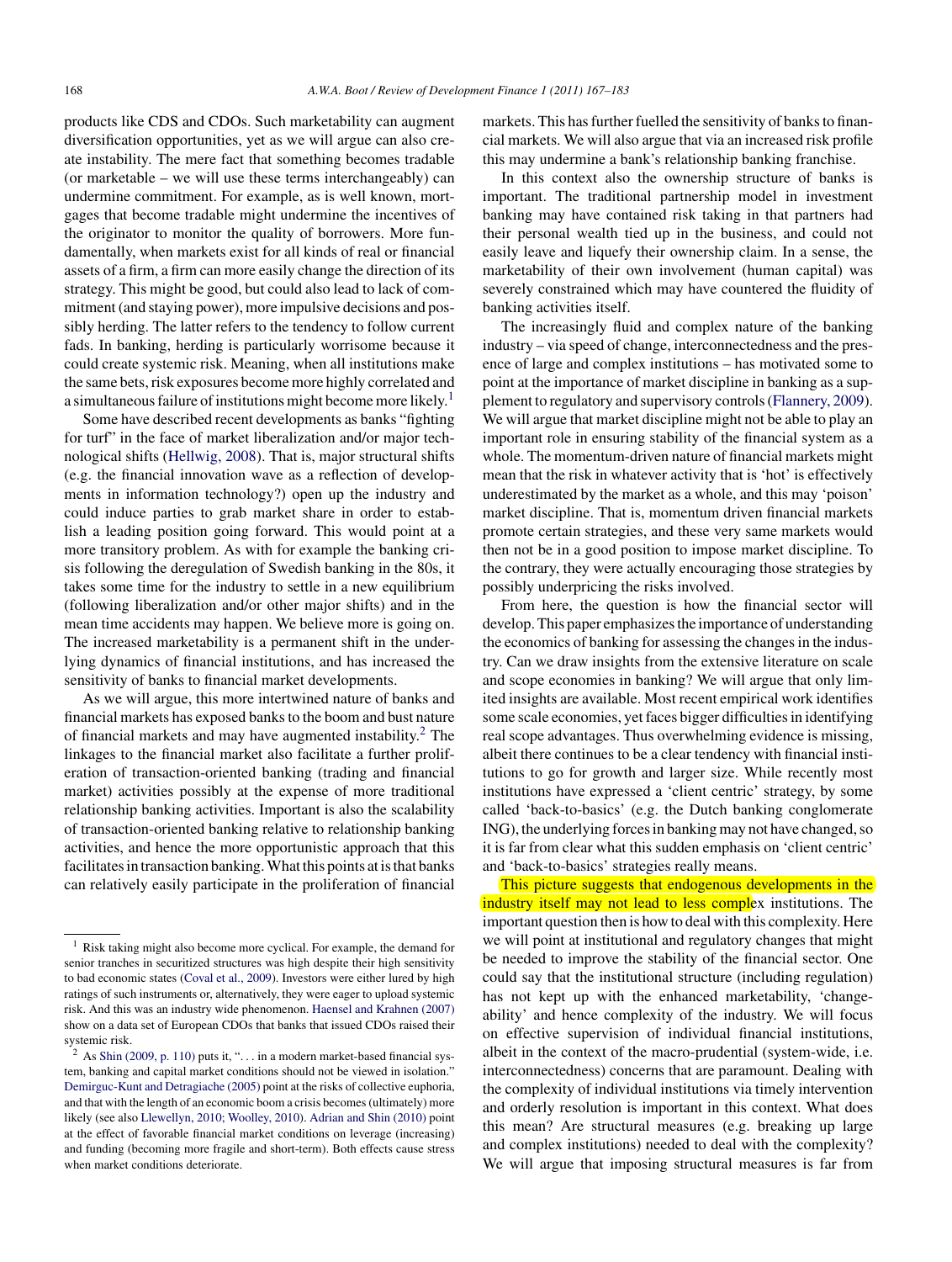straightforward but might be needed to help contain possibly destabilizing market forces and improve the effectiveness of supervision. Overall we advocate a comprehensive approach to regulation and supervision.

The organization of the paper is as follows. Financial innovations and their impact on marketability are analyzed in Section 2. Section [3](#page-4-0) analyzes the banks' choices between relationship banking and more financial market driven transaction banking, including the potential internal frictions between those activities. Typically this is framed in the context of commercial versus investment banking activities, but this might be too simplistic. Much of investment banking is relationship based. The key dimension is the link to financial markets and that is more dominant for transaction-based activities. Section [4](#page-6-0) briefly addresses the banks' cost of capital. This issue is important both internally across activities (how to allocate capital among activities?) and from an overall perspective (how much capital is needed, and is bank capital 'expensive'?). The perceptions about the cost of capital and its determinants are important for understanding the decision making and choices of banks. In Section [5](#page-7-0) we focus on the ownership structure of banks. Particularly, we discuss the partnership structure as an example of an ownership structure that better aligns incentives, and might have stabilized investment banking in the past. Section [6](#page-8-0) considers market discipline. Could it be effective in constraining bank risk choices and help in augmenting stability? As stated earlier, we are rather skeptical. In Section [7](#page-9-0) we focus on bank strategies, scale and scope economies, and the complexity of financial institutions that may endogenously come about. Section [8](#page-11-0) asks the question what can be done about complexity, and analyzes whether structural measures are desirable. Section [9](#page-13-0) concludes.

#### **2. Financial innovations and marketability**

The notion that financial innovation is good for economic growth is based on the idea that such innovations will improve the allocation of capital. In the words of Fed Chairman Ben Bernanke, "The increasing sophistication and depth of financial markets promote economic growth by allocating capital where it can be most productive" [\(Bernanke, 2007\).](#page-15-0) This sounds politically correct, and by its very generality is difficult to refute. However, more specificity is needed. What can precisely be good about financial innovations? In a first best world where information is available to all and everybody is capable of fully discerning all relevant attributes, financial innovations could help complete the market, i.e. facilitate a complete set of Arrow-Debreu securities. This is the typical 'spanning' argument; financial innovations are good because they help complete the market.<sup>3</sup>

As a corollary, financial innovations might then help improve the allocation of capital. In more simple terms, a complete market allows individuals to optimally hedge, c.q. smooth, their income over time. Given the higher level of predictability that results, they can abscond of their money for longer periods of time facilitating more long-term investments. Similarly, the tradability (marketability) of debt and equity in financial markets allows investors to liquefy their holdings at any point in time (i.e. by selling their holdings to other investors) and helps in diversifying risks. In doing so firms might have an easier access to long(er) term financing.

The wish to liquefy claims also helps explain the introduction of limited liability in equity-type contracts—an innovation by itself. It facilitates trading, and allows investors to liquefy claims on otherwise long-term investments ([Michalopoulos](#page-16-0) [et al., 2009\).](#page-16-0) Liquidity therefore is valuable, yet, as we will see, can simultaneously have some negative repercussions.<sup>4</sup> More specifically, in a world with imperfections, agency and information problems lead to potential distortions that can create a dark side of liquidity.

#### *2.1. Information problems*

When information asymmetries are severe and particular contingencies are not contractible at all, having complete markets is infeasible. $5$  This happens when contingencies are not verifiable, and/or too costly to verify. Introducing a financial innovation might now have a much darker motivation. Financial innovations might be intended to fool market participants. An example might be the Dutch or UK market for life insurance products. On several occasions structural misselling has occurred with as a common denominator the presence of an excessive variety of

<sup>&</sup>lt;sup>3</sup> A complete market means that investors or consumers can 'contract' on any conceivable future state of the world, and in doing so create an optimal allocation. In the context of hedging for example such a complete market allows investors to neutralize whatever state-contingent risk they may face. What this means is that investors can tailor the state-dependent pay-offs to their precise preferences. Please note that one cannot automatically assume that introducing new securities in incomplete markets that give investors greater 'spanning' opportunities is by

definition value enhancing. [Elul \(1995\)](#page-15-0) shows that adding a new security could have "almost arbitrary effects on agents' utilities."

<sup>4</sup> If certain frictions – transaction costs – impede the optimal allocation of capital then innovations that reduce these seem optimal (see [Tufano, 2003\).](#page-16-0) In this positive interpretation, innovations like credit default swaps (CDS) and collateralized debt obligations (CDO) would promote an optimal allocation of capital by reducing the cost of diversifying and reallocating risk. However, as [Posen and](#page-16-0) [Hinterschweiger \(2009\)](#page-16-0) note, during the period 2003–2008 the growth in OTC derivatives outpaced that of real investment by a factor of twelve (300% versus 25%). And after 2006 real investments stagnated while OTC derivatives grew arguably faster than ever. While this does not preclude that the proliferation of these financial instruments provided benefits also later in the boom, the negative effects on the robustness of the financial system – as observed in 2007–2009 – tend to refute this.

<sup>5</sup> Note that new securities are sometimes introduced to help overcome information asymmetries. While not a really new security, a debt claim may illustrate this. Such a claim might offer financing at lower cost than issuing equity because it is less information sensitive (see [Myers and Majluf, 1984; Hennessy, 2009\).](#page-16-0) The idea is that an equity type claim would suffer from a lemon problem, see [Akerlof \(1970\). A](#page-14-0)lternatively, in case of verification problems, the anticipated costs of verification with a debt contract are limited since in most cases the firm can and will repay (and no verification is needed, see the earlier contribution of [Gale and Hellwig, 1984; Tirole, 2006\).](#page-15-0) The security design literature provides several other examples, e.g. convertible bonds could give bondholders protection against risk-seeking behavior by shareholders. Others have argued that a rights issue could help solve the lemon problem ([Heinkel and Schwartz, 1986;](#page-16-0) [Balachandran et al., 2008\).](#page-16-0)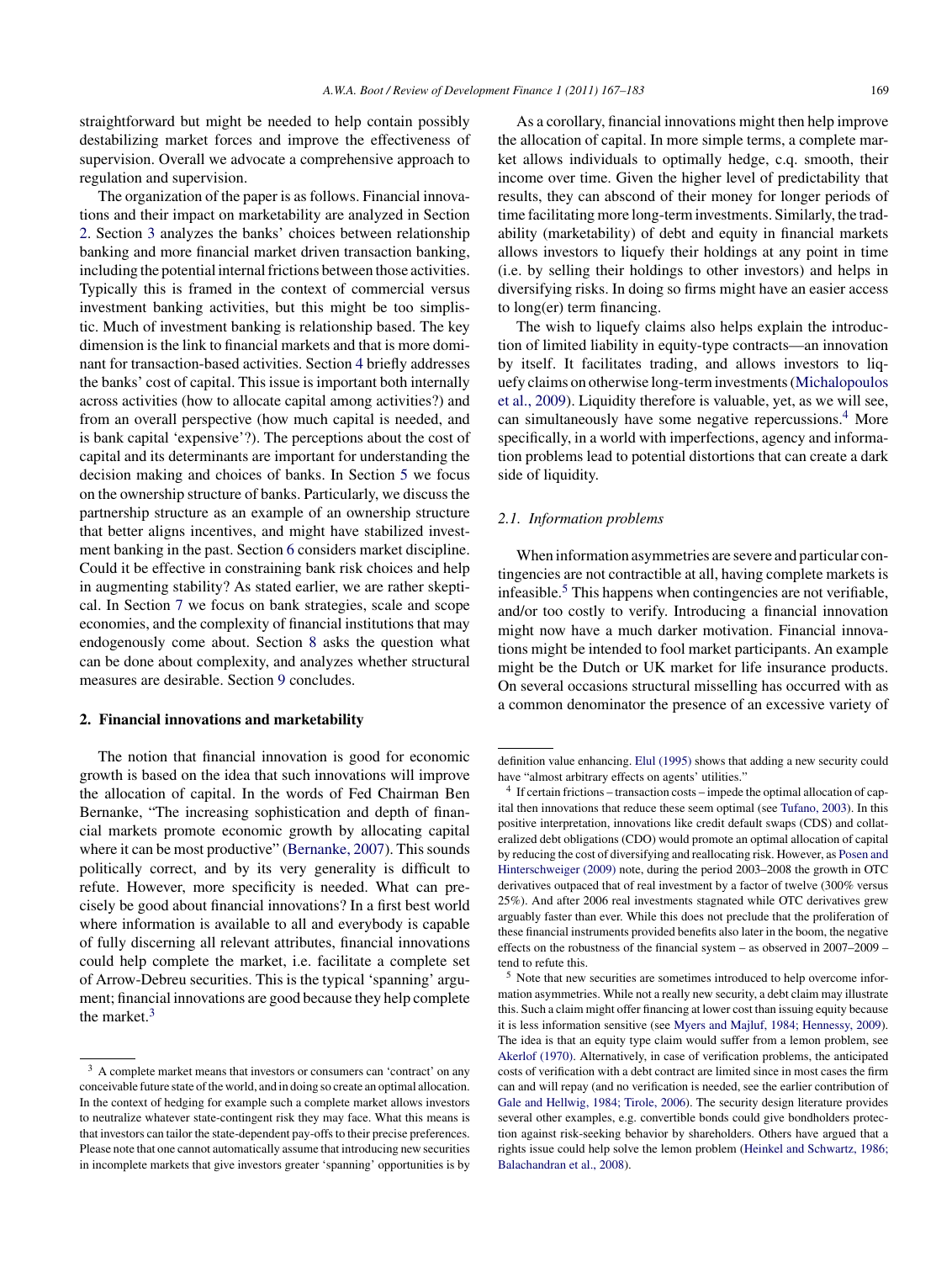product innovations that share one characteristic: complexity in conjunction with obscurity of costs.<sup>6</sup>

Financial innovations would then tend to worsen the allocation of capital. The more recent advances in securitization could be interpreted in that way too. Initially securitization could have allowed for a wider access to investors, reduced funding costs and hence improved lending opportunities for banks. As stated earlier, this may well have been value enhancing. There is a logic in fulfilling the demand for high grade securities by packaging mortgages, and selling the low risk portion to (distant) investors. As long as the originators of the loans keep the more risky layer, they would still have a strong incentive to screen loan applicants and monitor them.

What happened subsequently is less benign. It is clear that lending standards weakened (Keys et al.,  $2010$ ).<sup>7</sup> In part this had little to do with securitization. The housing boom in the US seduced lenders in granting higher mortgages. As long as prices kept rising, loans could always be refinanced and/or sales of underlying houses would cover the outstanding mortgages. Where securitization did come into the picture is that the insatiable appetite for triple-A paper in the market pushed financial institutions into a high gear repacking mode, ultimately lowering standards. Also, in a desire to issue as much triple-A paper as possible, the more risky tranches of securitization structures were repackaged again, and more triple-A paper was squeezed out. This packaging and repackaging led to very complicated securities. When the market finally started questioning the sustainability of the housing boom, the arcane securities were suddenly out of favor.<sup>8</sup>

The more fundamental observation, and one that is particularly important for this paper, is that securitization interconnects banks with financial markets. Securitization was not just there to offload risk, but banks also took positions in those instruments (via liquidity guarantees, warehousing, etc.). Hence their fortunes became intertwined with those of the financial markets.

#### *2.2. Marketability and excessive 'changeability' key*

Securitization has opened up the bank balance sheet. Many bank assets have potentially become marketable. This marketability is typically seen as something positive, but the links with the financial markets that this has created has made banks potentially more vulnerable vis-à-vis the volatility and momentum in financial markets. Moreover, marketability means that existing activities and risks can be changed almost instantaneously. Since financial markets go through cycles and are possibly subjected to hypes and investor sentiments, the banks' decisions might become more momentum driven, or as [Turner \(2010\)](#page-16-0) puts it, banks become "... even more susceptible to self reinforcing exuberant upswings and subsequent downswings..."; see also [Shleifer and Vishny \(2010\).](#page-16-0) This adds further instability.<sup>9</sup> What we mean by this is that due to the proliferation of financial markets and the increased marketability of the banks' assets, banks become more opportunistic and could lose a degree of stability.<sup>10</sup>

With information technology as a driving force, the proliferation of financial markets together with the marketability enhancing financial innovations have changed the dynamics of banking. We will argue that more is going on than just typical competitive dynamics where structural shifts (e.g. liberalization) have opened up 'the market' and parties scramble for market share to establish a leading position going forward. While such upheaval might induce risky behavior and cause temporary instability, $11$  we expect a more permanent effect of the proliferation of the recent marketability enhancing financial innovations. As we will discuss, the instability in the industry might not be easy to resolve, and more structural measures might be needed.

 $11$  [Hellwig \(2008\)](#page-16-0) points at the banking crisis that followed the deregulation in 1971 in the UK (lifting of credit controls) as well as the crisis of 1992 that followed deregulation in the mid-eighties in Sweden.

<sup>6</sup> [Gabaix and Laibson \(2006\)](#page-15-0) analyze how producers (e.g. financial services firms) can exploit uniformed consumers by misrepresenting attributes. In [Carlin](#page-15-0) [\(2009\)](#page-15-0) complexity is added to discourage information production, intended to facilitate expropriation of investors. [Henderson and Pearson \(2009\)](#page-16-0) show how innovations might be designed to fool market participants, and in doing so cause serious harm.

<sup>7</sup> [Parlour and Plantin \(2008\)](#page-16-0) analyze loan sales. In their view banks weigh the benefits of loan sales in the form of additional flexibility to quickly redeploy bank capital against the drawbacks in the form of lower monitoring incentives. They show that loan sales would lead to excessive trading of highly rated securities but to insufficient liquidity in low rated securities. Risk weighted capital requirements may help in bringing liquidity to low rated securities.

<sup>&</sup>lt;sup>8</sup> As long as the momentum was there, the market's appetite could not be saturated, and much money could be made by putting the 'repackaging machines' into higher and higher gear. The willingness of rating agencies to grant high ratings did clearly help (see also [White, 2010\).](#page-16-0) In the process, financial institutions adapted their business mix to these market linked activities.

<sup>9</sup> Also replacing deposit funding by wholesale funding exposed banks to additional liquidity risk. [Huang and Ratnovski \(2011\)](#page-16-0) show that the dark side of liquidity comes in the form of reduced incentives of wholesale funds providers to monitor their banks and this may trigger inefficient liquidation; see also [Acharya](#page-14-0) [et al. \(forthcoming\). T](#page-14-0)he main threat of a bank run may no longer come from demand deposits as in [Diamond and Dybvig \(1983\)](#page-15-0) but rather from wholesale financiers or from bank borrowers that deplete their loan commitments (see [Ivashina and Scharfstein, 2010; Gatev et al., 2009\).](#page-16-0)

<sup>&</sup>lt;sup>10</sup> This discussion is also related to the general corporate governance question on the rights of shareholders in the financial market. In related work by [Boot](#page-15-0) [et al. \(2008\), t](#page-15-0)he emphasis is on the need of having some stable shareholders. The liquidity stock markets provide may cause ownership to be changing all the time such that no stable and lasting link with shareholders comes about. Support and commitment to a particular strategy might then become weaker and more haphazard. This could make firms more sensitive to short term financial market pressures. [Bhide \(1993\)](#page-15-0) argues that the liquidity of stock markets may have a dark side in that fully liquid stock markets encourage diffuse ownership, and this may undermine monitoring incentives. Hence corporate control over managers might be lax. Monitoring incentives typically require a large(r) and enduring stake in a company, yet this is at odds with liquidity. [Bolton and von Thadden](#page-15-0) [\(1998\)](#page-15-0) have shown that overall stock market liquidity may actually benefit from the simultaneous presence of a few block holders. The dark side of liquidity and possibility for quick changes in asset allocation is related to the work of [Myers](#page-16-0) [and Rajan \(1998\)](#page-16-0) who emphasize that the illiquidity of bank assets serves a useful purpose in that it reduces asset substitution moral hazard. The dark side of marketability is also present in the work in economics that emphasizes that creating (interim) markets and trading opportunities might not necessarily be good, see for example the work of [Jacklin \(1987\)](#page-16-0) in the context of [Diamond and](#page-15-0) [Dybvig's \(1983\)](#page-15-0) intertemporal smoothing.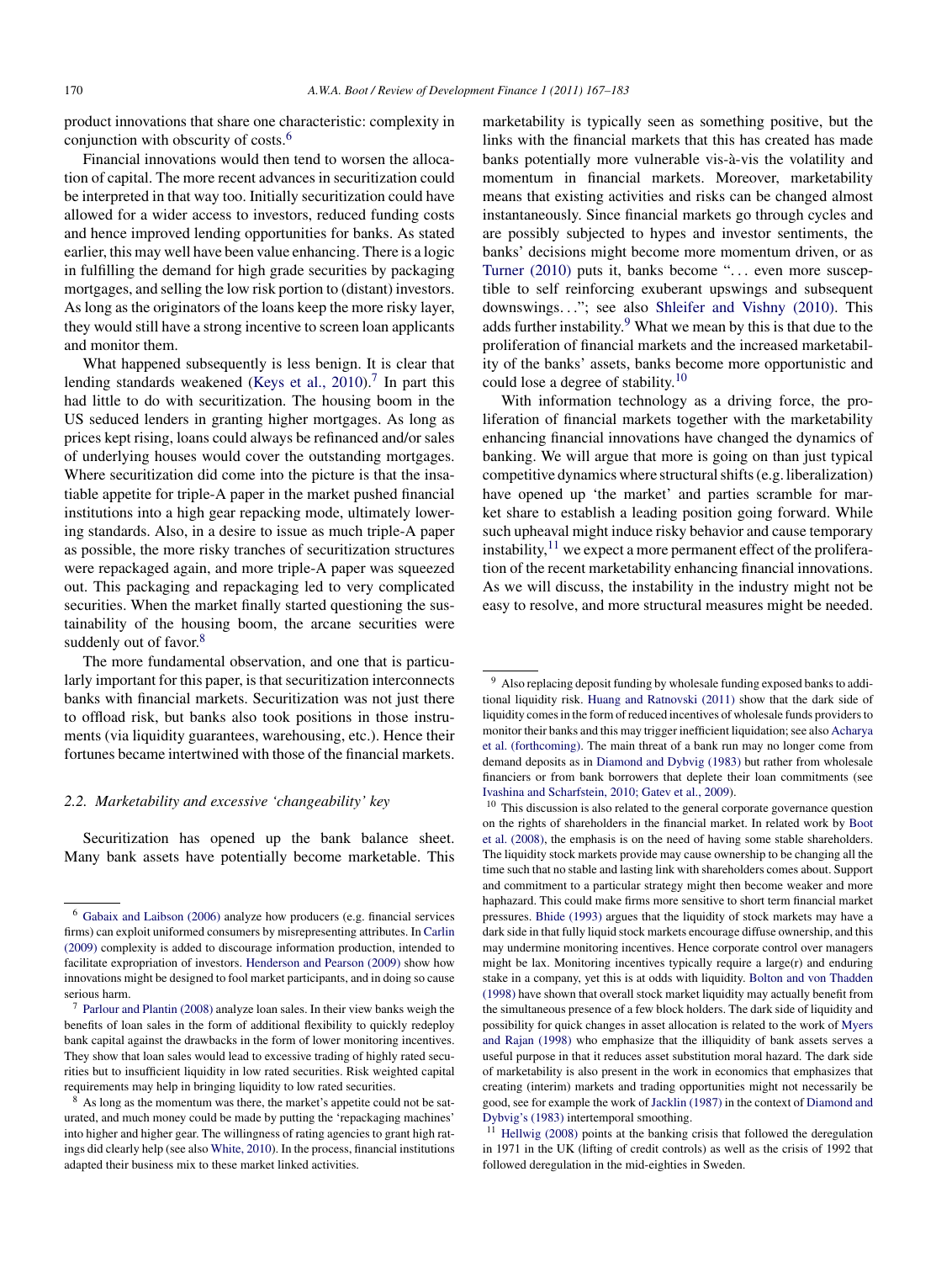## <span id="page-4-0"></span>**3. Relationship-oriented versus transaction-based banking**

As *The Economist* put it over fifteen years ago in the context of the experience of securities firms:

"Perhaps the worst feature of the 1980s – which has subsequently returned to haunt the securities firms – was the abandonment by most of them of the old relationships with their customers. [...] "The aim was to do a deal, any deal", remembers one manager who prefers not to be named" (*The Economist*, April 15 1995, Special Section: A Survey of Wall Street, p. 13).

While this quote was made over fifteen years ago, it is interesting to note that when financial markets prosper they appear to push financial institutions away from their relationship banking franchise. This might be even more true with the recent proliferation of financial markets where many banks actively engaged in financial market driven activities, including proprietary trading. In Section [7](#page-9-0) we will make some observations about the current strategies of financial players where banks go out of their way to show support for customer-centric strategies. Our message will be somewhat skeptical. Banks appear to operate with increasingly shorter cycles in which they drift away from (and rediscover) the importance of their relationship banking franchise. It was only in October 2005 that Citigroup felt compelled to reemphasize the importance of its retail and relationship banking franchise by stating that Citi should think "locally."<sup>12</sup> And barely five years later its CEO Vikram Pandit emphasizes that Citi should (again) position itself closer to the customer: "Serving customers, serving clients, serving the real economy, doing that is what banks should be doing".<sup>13</sup>

Apparently in good years financial markets appear to offer tempting opportunities to financial players, regardless of the true capabilities that each of them might have. For example, in 1999, ABNAMRO – which by now following a split up has disappeared as an international group – unfolded a financial market oriented wholesale banking strategy, to change course a few years later realizing its true added value in relationshipbased commercial banking. As [BCG \(2010a\)](#page-14-0) puts it (explaining the surge in transaction oriented activities in 2004–2007): "... Amid surging economies, low loan losses, and readily available cheap capital, it did not really matter whether a bank had top- or bottom-quartile capabilities [...]. All that mattered were workable sales processes".

What this points at is the scalability of transaction-oriented activities. Subject to available capital banks can quickly increase their exposure to those activities. Relationship-based activities are more constrained as they depend on employing human capital and engaging with potential clients. Thus transaction-oriented banking is not only more susceptible to a sudden spur in momentum (demand-type effect), but also the feasibility of financial institutions to quickly mobilize resources and give in to the sudden opportunities (supply effect) seems greater than for relationship banking activities.

The competitive dynamics plays an important role. When financial markets are exuberant, banks that abstain from for example trading activities – one of the financial market activities that can be expanded quickly – may look less profitable and might feel 'left behind' in the earnings game vis-à-vis other banks. This is precisely what happened with UBS, one of the bigger victims in the 2007–2009 crisis. An internal investigation in 2008 – following massive losses on subprime investments – discovered that its troublesome subprime investments were undertaken following pressure from external consultants that pointed at its fixed income activities that were lagging those of competitors. To fill this gap UBS was advised "to close key product gaps" which explicitly referred to subprime investment vehicles ([UBS, 2008,](#page-16-0) p. 11).

#### *3.1. Internal dynamics*

Let's now focus on the internal dynamics of banks combining transaction- and relationship-based activities. Trading activities within banks have grown enormously and seem sometimes in conflict with the 'traditional' relationship-oriented activities. An interesting example is proprietary trading, an activity that has gained importance, and arguably seems to have contributed significantly to the profitability of banks in recent years.<sup>14</sup>

A noteworthy example of a banking institution where proprietary trading gained importance rapidly was the Barings Bank, a British bank with a long tradition in corporate banking. Barings failed in 1995 due to trading losses.<sup>15</sup> Some interpret the Barings debacle as a meltdown caused by a clash of cultures: aggressive and ambitious traders versus traditional and conservative bankers. For them, better internal controls and external supervision aimed at aligning incentives seem obvious remedies [\(Jorion,](#page-16-0) [2000, p](#page-16-0). 43). The economics of banking may however dictate a more fundamental analysis, one that transcends the specifics of Barings and sheds light on banks' strategic choices in general. Assume that the risk inherent in the trading activity is not fully accounted for.<sup>16</sup> In a sense this was the case because counterparties to Barings' trading activity felt safe because Barings as an entity was effectively underwriting the trading risks. Also risks might have been underestimated such that risk premiums were relatively low (see Section [6\).](#page-8-0)

This line of argument implies that the proprietary trading activity is free-riding on the bank at large. This may have three consequences: (i) proprietary trading appears more profitable

<sup>12</sup> "Thinking Locally at Citigroup", *Business Week*, October 24, 2005, pp. 50–51, remarks by Steven S. Freiberg, Citigroup's head of banking retail operations.

<sup>&</sup>lt;sup>13</sup> Interview on Indian television, March 3, 2011, NDTV: [http://www.ndtv.com/video/player/news/vikram-pandit-on-citigroup](http://www.ndtv.com/video/player/news/vikram-pandit-on-citigroup-turnaround/192488%3FNpic)turnaround/192488?Npic.

<sup>14</sup> [Elsas et al. \(2010\)](#page-15-0) show that higher margins from non-interest revenues increased bank profitability.

<sup>15</sup> The now infamous trader, Nick Leeson, lost £827 million (\$1.3 billion) speculating on futures contracts in Barings' Singapore office.

<sup>&</sup>lt;sup>16</sup> The trading activity involves substantial risks, thus establishing the fair riskadjusted cost of funds is important. Banks try to resolve this by allocating (costly) capital to the trading unit.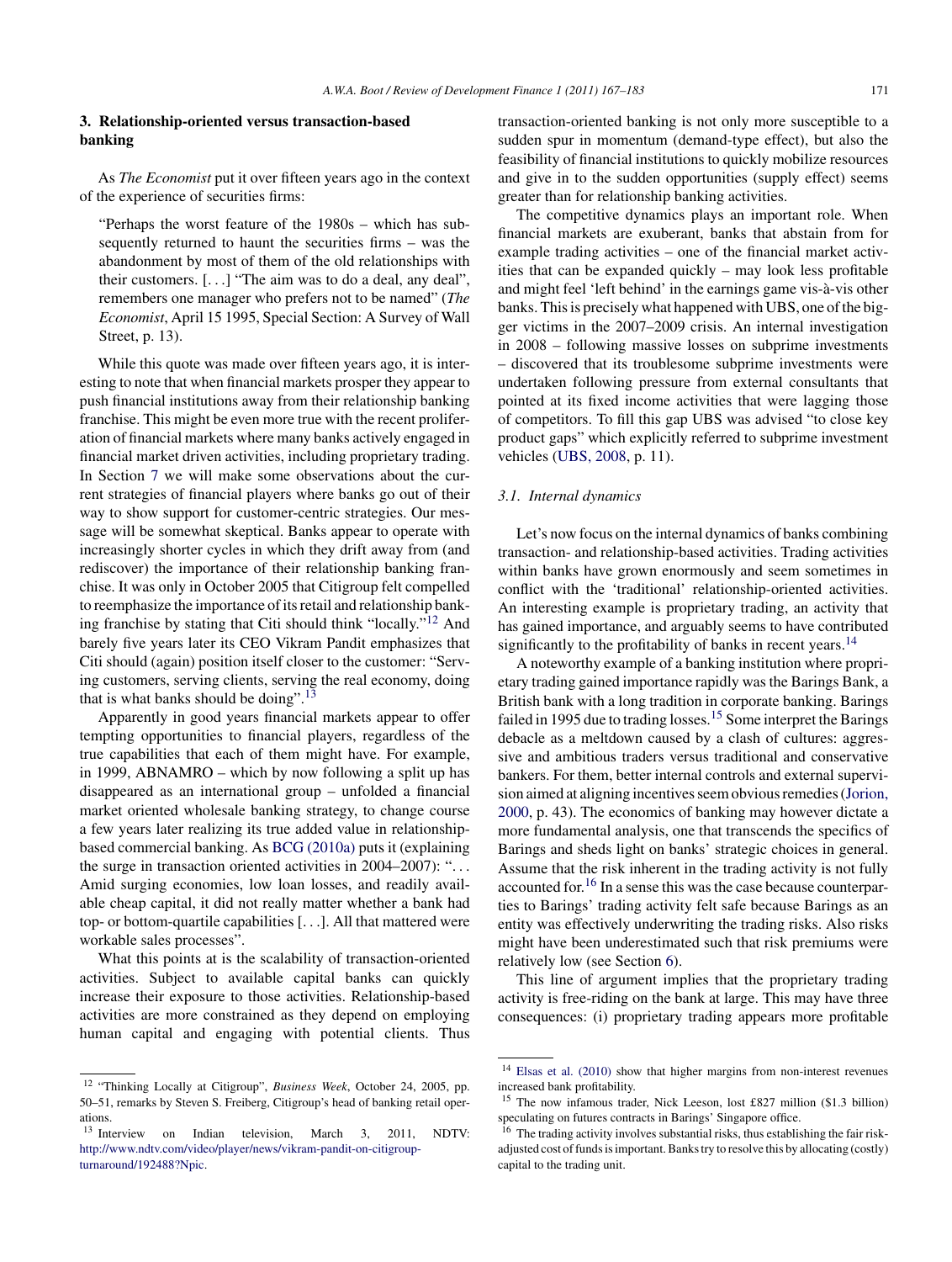than it really is, (ii) a proprietary trading unit does not sufficiently internalize risks, and (iii) other – mainly relationship-oriented – activities of banks face (over time) an unfairly high cost of funds. The latter would come about because proprietary trading would elevate the risk of the institution at large. The implications are twofold. First, proprietary traders may operate with little market discipline. As we will argue in Section [6,](#page-8-0) market discipline might be lacking in banking in any case, but free riding of the trading activity on the bank at large makes it worse. Consequently, the only corrective mechanisms might be internal controls and external supervision.

Second, banks may become less competitive in their relationship-oriented activities. That is proprietary trading might have been granted an artificially low cost of capital, at the expense of a (ultimately) prohibitively high cost of capital for the bank as a whole. Other – mainly relationship-oriented activities – are then implicitly taxed and falsely appear not profitable. Thus, proprietary trading could undermine the bank's competitive edge in its relationship banking business, and that is what the quotes at the beginning of this section point at.<sup>17</sup>

While we have highlighted Barings as an example, we could just as well have used UBS. In the UBS report ([UBS, 2008\),](#page-16-0) it was noted that the investments in mortgage backed securities were charged a very low cost of capital, and that bonuses were paid on the excess return relative to this underpriced funding cost level. Not surprisingly, this gave ample incentive to increase exposure to these securities even further. While the high (triple-AAA) credit rating on the MBS securities might have been an excuse, it is surprising that apparently no independent due diligence was undertaken.

A related mechanism is that such trading activities initially appear very profitable (as long as the boom lasts), and that during that time those departments engaged in this activity will gain power. What this does is that power is shifted from more prudent relationship banking activities to those trading units. This will affect the overall balance of power and may tilt the institution away from its relationship banking franchise.

# *3.2. Relationship banking and competition: some theoretical observations*

The academic literature has offered strong support for the importance of relationship banking.<sup>18</sup> But how does this relate to the arguments that are often made to explain banks' increasing involvement in transaction activities? Two arguments explaining a possibly desired (or indispensable) shift to transaction-oriented banking dominate; both are related to the competitive environment. First, it is often argued that in a more competitive environment banks need to look for alternative sources of revenue outside their traditional domain. The other is that competition undermines the feasibility of recouping investments in relationship banking, and that *endogenously* transactionoriented banking gains importance.

The first argument – the need to look for alternative sources of revenue in a more competitive environment – is somewhat problematic because it does not explain why banks would be good at that. Why undertake other activities unless linked one way or the other to the banks' competencies? Should banks in that case not just shrink? Key is then that there need to be complementarities to rationalize banks choice to engage in other activities.

On the second argument an interesting literature has developed that looks at how competition might affect the incentives for investing in relationship banking. While this may ultimately be an empirical question, two diametrically opposite points of view have emerged theoretically. One is that competition among financiers encourages borrowers to switch to other banks or to the financial market. The consequent shortening of the expected "life-span" of bank–borrower relationships may inhibit the reusability of information and diminish the value of information. Banks then experience weaker incentives to acquire (costly) proprietary information and may choose to reduce their relationship-specific investments, and relationships may suffer. One formulation of this negative effect of competition on banks' incentives to invest in relationship banking is that increased credit market competition could impose tighter constraints on the ability of borrowers and lenders to intertemporally share surpluses (see [Petersen and Rajan, 1995\).](#page-16-0) In particular, it becomes more difficult for banks to 'subsidize' borrowers in earlier periods in return for a share of the rents in the future. Thus, the funding role for banks particularly for less established borrowers may not be sustainable in the face of sufficiently high competition. This implies that interbank competition may diminish bank lending.<sup>19</sup>

The opposite point of view is that competition may actually elevate the importance of a relationship-orientation as a distinct competitive edge. The general idea is that competition reduces profit margins most on commoditized products and increases the importance of differentiation. Relationship lending is one way of differentiating. [Boot and Thakor \(2000\)](#page-15-0) formalize this argument to show that a more competitive environment may encourage banks to become more client-driven and customize services, thus focusing more on relationship banking.<sup>20</sup> They distinguish between 'passive' transaction lending and more intensive relationship lending. Transaction lending competes head-on with funding in the financial market. Competition from the financial market (as well as interbank competition) will lead to more resource–intensive relationship lending, and reduce transaction

<sup>&</sup>lt;sup>17</sup> It is important to realize that investment banking can be relationship-oriented as well. Proprietary trading is one of the activities that is clearly not.

<sup>&</sup>lt;sup>18</sup> This subsection follows in part [Boot and Thakor \(2010\).](#page-15-0)

<sup>&</sup>lt;sup>19</sup> [Berlin and Mester \(1999\)](#page-15-0) provide a related, albeit different, argument. Their analysis suggests that competition forces banks to pay market rates on deposits, which may impede their ability to engage in the potentially value-enhancing smoothing of lending rates. This is also directly related to [Allen and Gale \(1995\)](#page-14-0) who see intermediaries as vehicles that can smooth lending rates over time, and financial markets focused on cross sectional diversification.

 $20$  In related work, [Hauswald and Marquez \(2006\)](#page-16-0) focus on a bank's incentives to acquire borrower-specific information in order to gain market share, and Dinc (2000) examines a bank's reputational incentives to honor commitments to finance higher quality firms.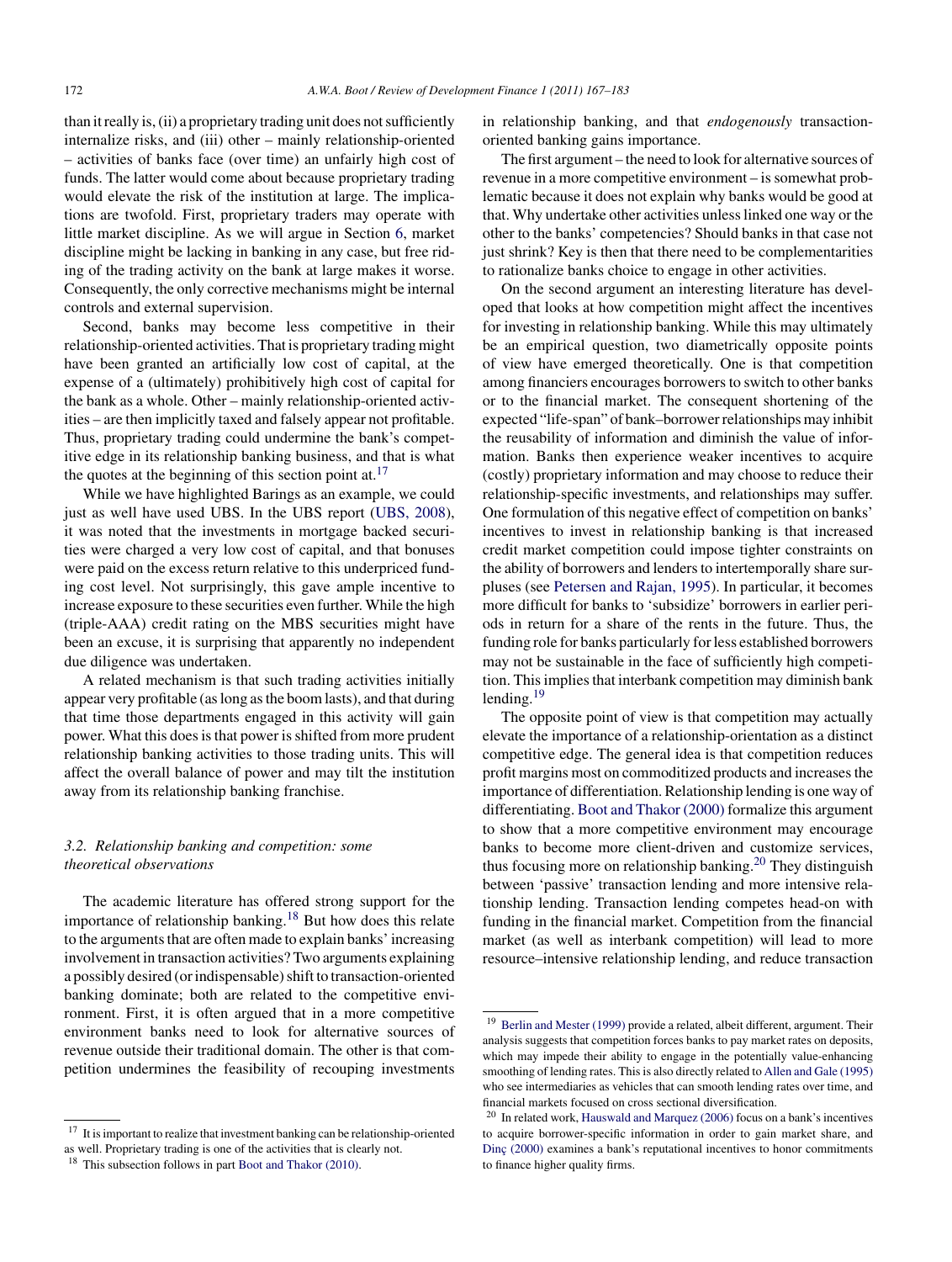<span id="page-6-0"></span>lending, since this mitigates the margin-reducing effects of price competition. The absolute level of relationship lending is, however, non-monotonic in the level of competition: initially competition increases relationship lending, but when competition heats up too much, investments in bank lending capacity will suffer and that may start to constrain relationship lending.

Another important consideration is that relationships may foster the exchange of information, but may simultaneously give lenders an information monopoly and undermine competitive pricing. The informational monopoly on the "inside" lender's side may be smaller if a borrower engages in multiple banking relationships. This would mitigate the possibilities for rent extraction by informed lenders and induce more competitive pricing (see [Sharpe, 1990\).](#page-16-0) Transaction-oriented finance, however, may give banks little incentive to acquire information but is potentially subject to more competition. This suggests that markets for transaction-oriented finance may fail when problems of asymmetric information are insurmountable without explicit information acquisition and information-processing intervention by banks. This argument is used by some to highlight the virtues of (relationship-oriented) bank-dominated systems (e.g. Germany and Japan) vis-à-vis market-oriented systems like the US. This is part of the literature on the design of financial systems (see Allen and Gale,  $1995$ ).<sup>21</sup>

What this discussion indicates is that the impact of competition on relationship banking is complex; several effects need to be disentangled. However, recent empirical evidence (see [Degryse and Ongena, 2007\)](#page-15-0) seems to support the notion that the orientation of relationship banking adapts to increasing interbank competition, so higher competition does not drive out relationship lending. Despite this adaptation, there is also evidence that in recent years the geographic distance between borrowers and lenders has increased, and that this has been accompanied by higher loan defaults (see [DeYoung et al., 2008\).](#page-15-0)

An important observation is that competition could lead to consolidation in banking, and that in itself might have an impact on the importance of relationship banking. In particular, consolidation may undermine the incentives of banks to produce and utilize soft information. Recent research has shown that large banks are less capable in using soft information (see [Berger and Udell, 2002; Stein, 2002; a](#page-15-0)nd for empirical evidence [Berger et al., 2005\).](#page-15-0) Larger, more centralized banks base their credit approval decisions more on hard (verifiable) information, whereas smaller (more decentralized) banks can more easily use soft information.

As a consequence relationship banking could suffer. This might be particularly important for the financing of smaller and informationally opaque firms, and also has implications for the optimal decision-making structure of larger financial institu-tions (see [Stein, 2002; Liberti, 2003; Strahan, 2008\).](#page-16-0)<sup>22</sup> [Sapienza](#page-16-0)

[\(2002\)](#page-16-0) finds that bank mergers involving at least one large bank result in a lower supply of loans to small borrowers by the merged entity. As stated, this could be linked to the difficulty that larger organizations have in using soft information. These arguments could also point at the importance of proximity in relationship banking and actually suggest that larger banks may fail to grab the benefits of relationship banking if they do not delegate enough authority lower into the organization (see [Degryse](#page-15-0) [and Ongena, 2005\).](#page-15-0) That is, the organizational structure of banks might play a crucial role.

The extensive work in the field of financial intermediation points at the distinct value of relationship banking. We do not believe that this work has been invalidated by recent developments in the financial sector. To the contrary, much we have said indicates that banks may have destroyed value by straying from their client-focused strategies. Academic research has long shown that banks should be "...extra cautious in forays outside of home markets, and above all, cultivate deep client relationships" ([BCG, 2010b\).](#page-14-0)

## **4. Cost of capital fallacy**

The potential misallocation of resources, and shifts in balance between transaction and relationship banking activities is further affected by the beliefs that banks have about their cost of capital. Bankers see capital as being very expensive, and they seem to convey that capital has one price. A bank's cost of capital might be set in the mind of bankers at for example 15%. Whatever the presumption, capital does not have one price. Standard capital structure theory tells us that the per unit cost of capital depends on the risks that this capital is exposed to. More risk generally implies a higher cost of capital. This is indeed core to the well known Modigliani and Miller capital structure theory, and more generally core to the theory of corporate finance.<sup>23</sup>

Two important implications now follow. First, the per unit cost of capital will not be the same for all of the bank's activities. The level of risk and the risk characteristics will determine the unit cost of capital for each of the activities. Applying an average bank's cost of capital to its proprietary trading unit would therefore be wrong. Given the generally well diversified, and thus low risks, found in the bank at large, the (non-diversifiable) risks taken in the trading unit dictate a much higher cost of capital. This is what banks try to deal with when allocating capital internally.

<sup>&</sup>lt;sup>21</sup> Another important insight is that that bank ownership type (foreign, stateowned or private domestic) affects the bank's choice between transaction and relationship lending, see the empirical work of [Berger et al. \(2008\).](#page-15-0)

 $22$  [Berger et al. \(1998\)](#page-15-0) show that the actual supply of loans to small businesses may not go down after bank mergers, since they invite entry of de novo banks that specialize in small business lending (see also [Strahan, 2008\).](#page-16-0)

<sup>23</sup> This does not mean that capital structure indifference applies to banks. As is well known, there might be frictions that causes deviations from the M&M world. Yet the general notion that the cost of capital is affected by the risk that the capital is exposed to is hard to refute (see also [Admati et al., 2011\).](#page-14-0) To what extent banking is special, particularly with its role in liquidity transformation, is open for debate. Some alternative theories on the financial structure of banks focus on the disciplining role of fragile short term funding (see [Calomiris and Kahn, 1991;](#page-15-0) [Diamond and Rajan, 2001\).](#page-15-0) The idea there is that such fragile debt disciplines a bank (i.e. it will behave well to prevent a run), yet, as [Shin \(2009\)](#page-16-0) argues such a financial structure would be highly destabilizing, particularly considering exogenous industry-wide events (beyond an individual bank's control) that may trigger a confidence crisis among financiers. Such fragile debt would then cause a severe liquidity crisis in the industry.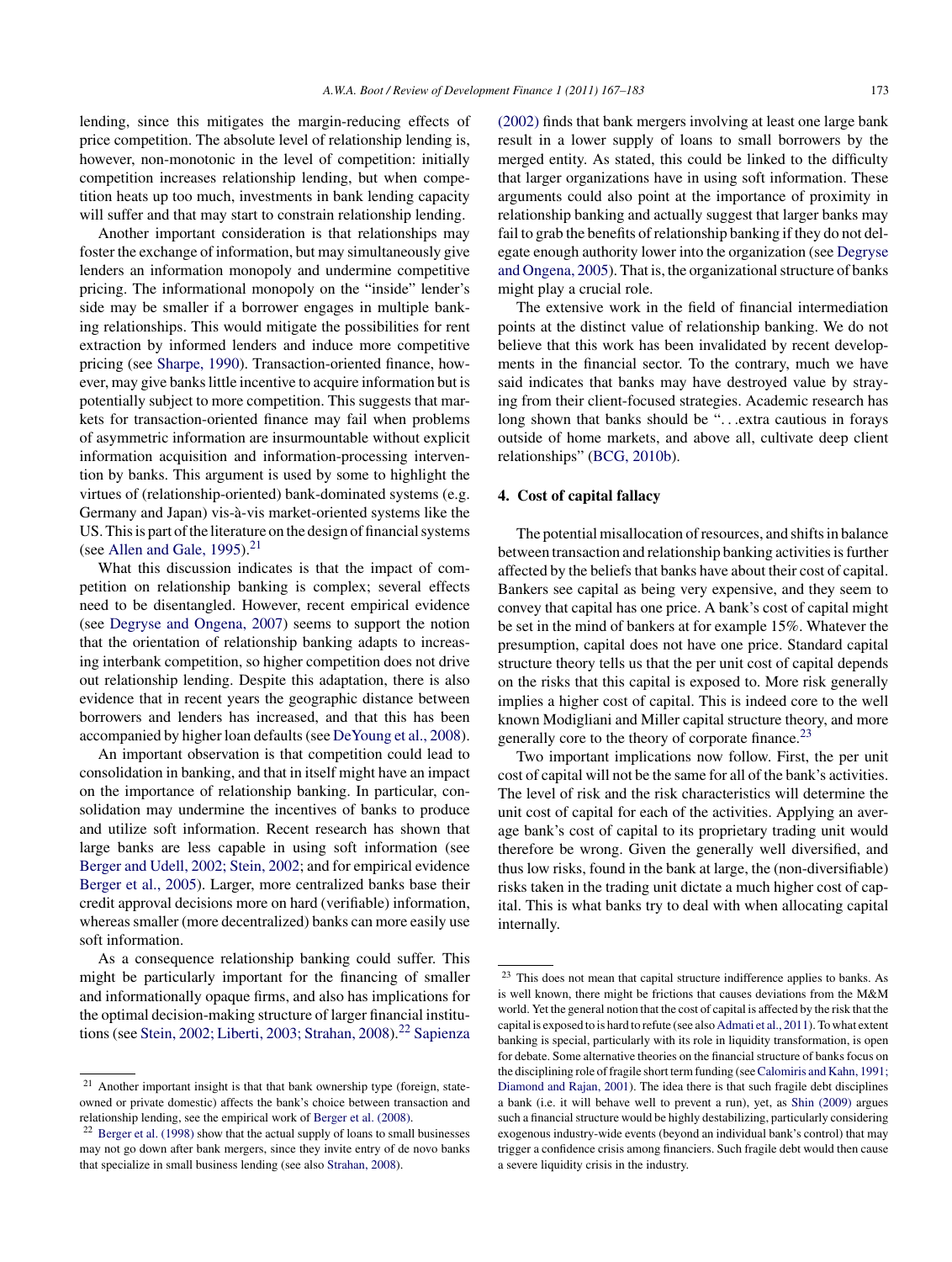<span id="page-7-0"></span>The capital allocations are typically based on Economic Capital, VaR and RAROC-type methodologies. Allocating differential amounts of capital (at a fixed cost per unit) might be equivalent to differentiating the cost of capital across activities. In practice however risk differentials may not be taken into account sufficiently. Moreover, the momentum driven financial markets may underestimate risk and hence cause distortions in the capital allocation.

The second implication is possibly even more important: banks should not choose to engage in certain activities solely because they have the capital available. This directly addresses the distortions that the simple belief that capital has somehow a high (exogenously) fixed price induces. The critical observation is that 'putting capital to use' increases the per unit cost of capital. Therefore, engaging in proprietary trading to exploit the bank's capital will elevate the cost of this capital, and as a consequence increase the cost of funds for the bank at large.

Banks that consider themselves 'overcapitalized' and decide to put this capital to use may thus not create value at all. This argument may also explain why banks consider capital (prohibitively?) expensive. If potential investors anticipate that banks will put their capital to use at all cost, they will gross-up their required return accordingly.<sup>24</sup> Banks then can issue equity only at discount prices. These beliefs and anticipations create a perverse equilibrium. Given the bankers' state of mind – fixed priced, expensive capital that needs to be put to use as quickly as possible – the market responds rationally by charging a high price for capital.<sup>25</sup> And given these anticipations by the market, the bankers' beliefs are justified and confirmed in equilibrium.

As we will highlight in Section [6,](#page-8-0) taking into account that financial markets may go through euphoric (boom) periods with underpriced risk amplifies the distortions highlighted in this section. If risk is underpriced, loading up on risk (via leverage, asset risk or mismatches) seems to create value. One of the puzzles is why banks appear to maximize ROE while corporate finance theory tells us that risk should be taken into account, and hence the risk-adjusted ROE should be targeted. Once you accept that risk might be underpriced in good times, it becomes easier to understand why maximizing ROE is so prevalent. In the extreme, if risk can be ignored ROE would become a sensible measure. This could also explain why increasing leverage is popular: increasing leverage elevates ROE.<sup>26</sup>

The proliferation of financial markets has worsened this problem. It has become much easier to quickly take advantage of market-driven opportunities.<sup>27</sup>

# **5. Ownership structure: partnerships, stability and institutional franchise value**

As stated, key to recent financial innovations is the marketability and (excessive?) 'changeability' that it may cause. We pointed at the opportunistic behavior that this may cause. An important link to the ownership structure and stability of investment banks versus commercial (relationship oriented) banks can be made.

Traditional relationship-oriented banks seem incentivized to build up *institutional* franchise value. Individuals are part of the organization as an entity, and the continuity of the organization and lasting relationships with its clientele defines its value. The value cannot be transferred and cannot readily be assigned to individual stars. In other words, the value created is an integral part of the organizational entity and not portable as part of individuals.

Investment banks on the other hand, particularly their trading and transaction activities,<sup>28</sup> seem more based on the individual star concept with high marketability of individuals. As a consequence, less institutional franchise value is built up; individual franchise values dominate. If this is the only difference then a relationship banking institution has substantial implied franchise value, while the investment bank has little implied value, and hence [Keeley's \(1990\)](#page-16-0) analysis would suggest that an investment bank would take lots of risk, while the franchise value of a commercial bank would help curtail its risk taking.<sup>29</sup>

Historically investment banks have solved the marketability problem – and the potential lack of institutional franchise value – by having partnerships. The partnership structure has two dimensions that could help jointly resolve the marketability problem, and related opportunistic, risky behavior (and star phenomenon):

- a partnership means that bankers have their personal wealth tied up in the business—they own the equity claim of the business;
- the partnership structure is such that the equity is not (optimally) marketable.

<sup>24</sup> Several examples from the 2007–2009 financial crisis demonstrate the risks associated with banks' rapid growth. The Icelandic bank Landsbanki realized extraordinary growth in the Netherlands and the UK by offering Icesave online savings accounts with attractive interest rates. In only five months of presence in the Netherlands, it raised  $\in$ 1.7bn in approximately 130,000 accounts ([De](#page-15-0) [Moor et al., 2009, p](#page-15-0)p. 54, 56). The subsequent collapse of Landsbanki created a diplomatic dispute between Iceland and the UK and the Netherlands. Similarly, ING expanded aggressively in the US with its ING Direct business. The tens of millions in deposits that were acquired in the US market had to be invested locally with some requirements linked to the housing market. Without much of a physical presence in the US, massive investments were made in Alt-A mortgage securities that were questioned in the financial turmoil of 2007–2009. ING needed support from the Dutch government.

<sup>25</sup> A corollary to the 'fixed price notion' is that banks might be tempted to respond to higher capital requirements by increasing risk, unless this risk is fully captured in the risk-based capital requirements. Actually, it may help explain the rapid elevation of risk prior to the crisis when banking was considered adequately capitalized.

 $26$  [Haldane et al. \(2010\)](#page-16-0) also point at the distortions caused by the explicit (deposit insurance) and/or implicit (TBTF) safety net.

 $27$  See also [Adrian and Shin \(2010\).](#page-14-0)

<sup>&</sup>lt;sup>28</sup> Many of the activities in an investment bank are relationship based (see Section [3\),](#page-4-0) trading is typically not. In recent times, traders appear to have gained power within investment banks, e.g. more recent leaders of Goldman Sachs came from the trading side. In any case, we do not see the distinction between commercial banking and investment banking as an absolute dichotomy.

 $29$  There is some value in the multitude of connections that are combined in the investment bank, but this is also pointing at externalities of failure (see [Duffie,](#page-15-0) [2010\).](#page-15-0)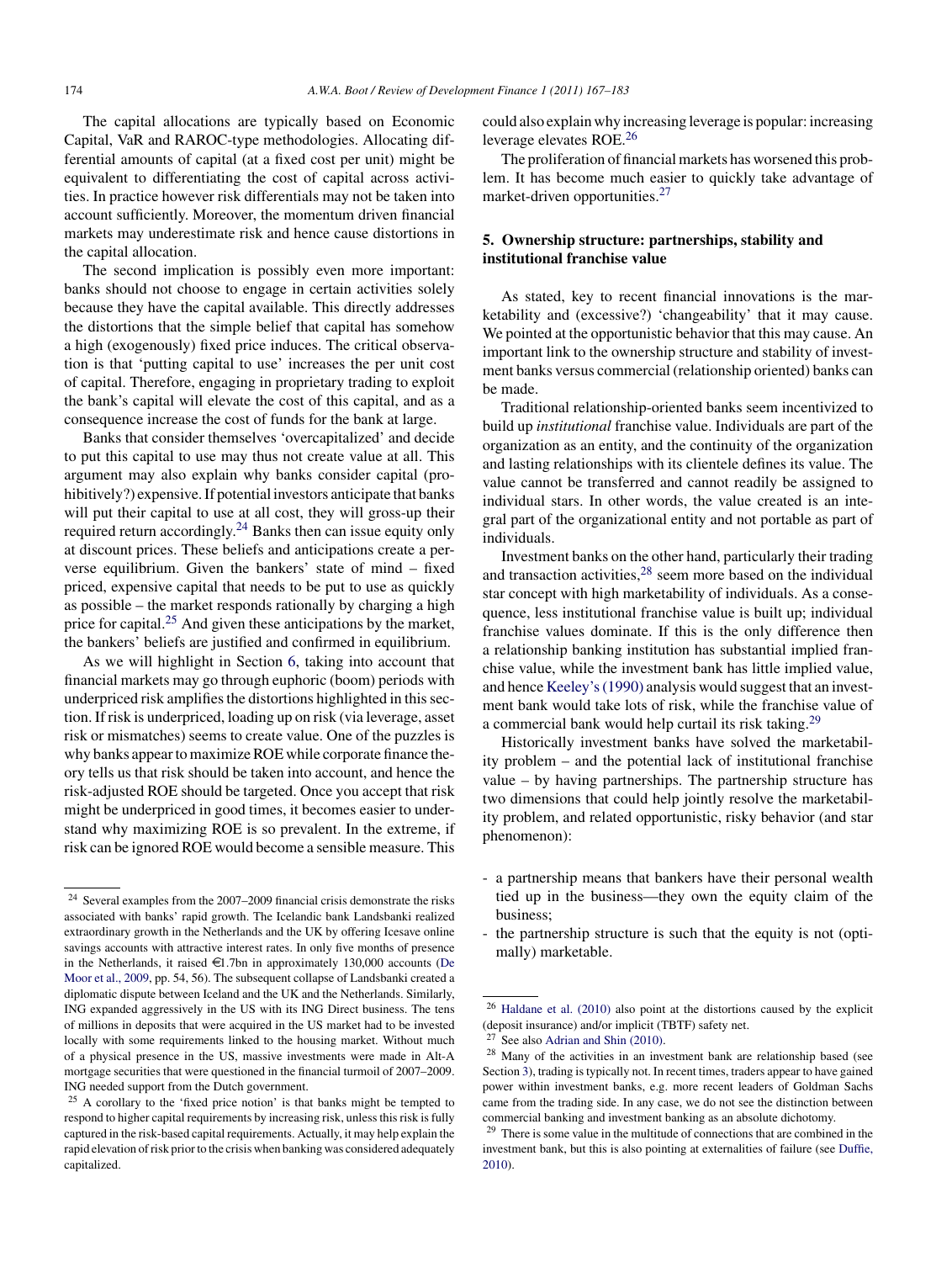<span id="page-8-0"></span>The latter implies that stars cannot take their money out, or only at a reduced value. Implicitly, this means that non-portable franchise value is created, and this value is transferred over time to future partners. Interesting examples exist where institutions have made changes that have destroyed this structure. For example, with a go-public transformation (converting a partnership in a listed shareholder owned company) the current partners effectively expropriate all franchise value that has been built up over time. $30$  Even worse, once the partnership is gone, stars may no longer be 'under control.' Their financial interest is no longer tied to the firm. This may elevate risk and reduce stability.<sup>31</sup>

In commercial banking the enhanced marketability – and with it, transaction focus – may have opened the door for some type of star phenomenon as well. In a sense, it may have brought commercial banking closer to investment banking, and similar issues might be at play. This may have induced opportunistic behavior particularly because partnership structures in commercial banking never have been very common.

In any case, partnerships among major financial institutions are rare. The important point however is that via enhancing marketability the demise of partnerships could have undermined stability. As a caveat, all this does not mean that there might not be distinct benefits associated with these developments as well. What we have stressed is the potential downside. We are however prepared to conclude that the financial crisis has made us look more favorably at alternative ownership structures like mutuals and cooperative banks (e.g. Credit Agricole in France). It may well be that also with our thoughts about the type of ownership structure we should be more open to diversity. After all, one of the problems of the increasing intertwined nature of banks and markets is that it might make banks look more alike, and that could induce systemic risk. Diversity in ownership structures might help counter this.

#### **6. Does market discipline work?**

Market discipline is an often discussed feature of banking. In the positive sense it means that banks might be induced to behave well because financial markets may reward and/or punish them. [Bliss and Flannery \(2002\)](#page-15-0) talk about two components of market discipline: investors identifying the condition of a banking firm in a timely fashion. This requires monitoring by investors. And subsequently the feeding back of investors' responses in the behavior of banks. One could identify as a third channel the use

of market information for official supervisory intervention (see [Flannery, 2009; Llewellyn, 2010\).](#page-15-0)

Supervisors have subscribed to the notion of market discipline as well. For example, in the Basel II agreement the third pillar aims at enhancing market discipline by pushing for more disclosure. The idea seems sensible. Why not use market information, and have markets help in disciplining banks? This seems particularly important considering the difficult task that supervisors face: a mushrooming financial sector with ever more complex financial institutions and interconnections [\(Kaufman,](#page-16-0) [2003\).](#page-16-0) Basel II thus intends to make this task easier for regulators/supervisors by improving transparency, and hence market discipline. Possibly supervisors might also use the marketrevealed information in their supervisory practices.

On the surface one feels sympathetic for these ideas. Market discipline would be a welcome supplement for enforcing prudent banking. How might market discipline actually work? At the very least one could say that pricing information and market signals will always provide some information, and hence should potentially be valuable. In the literature, particularly subordinated debt has been pushed as a desired source of funding for financial institutions because it could give valuable pricing information ([Bliss, 2001\).](#page-15-0) Such pricing signals could augment the supervisors' information about an institution's risk, or, alternatively, could discourage risk taking by a financial institution directly. That is, when markets envision too much risk taking subordinated funding might not be available anymore, or banks might be discouraged to take risks anticipating the upward adjustment in subordinated debt yields.<sup>32</sup>

While market discipline may play a role, the extent to which it helps impose discipline on the financial sector at large is open for discussion. Even if the market could observe potential risks, collective action problems among investors (free riding) and anticipated government bail-outs could lead to quite distorted pricing signals. Some of the discipline runs via the banks' credit ratings, and these in turn may depend on market signals. As we have seen in the last few years, credit rating agencies might be subjected to conflicts of interest, may not adjust their ratings timely, and/or have little true added value in assessing underlying risks.<sup>33</sup>

There is some support for the presence of market discipline, but there is controversy on whether market discipline helps or hinders the regulatory task of maintaining banking stability. What seems to be true is that market discipline comes in waves, and particularly in a financial crisis may overwhelm individual players and the industry at large. Market discipline might

<sup>30</sup> [Morrison and Wilhelm \(2007, 2008\)](#page-16-0) analyze the decision of major US investment banks to go public. Investment banks were initially organized as partnerships. The opacity of partnerships and illiquidity of their shares allowed for successful mentoring and training in tacit non-contractible human skills, such as building relationships, negotiating M&A deals and advising clients. They have argued that IT technology necessitated heavy investments and that necessitated investment banks to go public. Potentially confirming this is that wholesale-oriented investment banks such as Morgan Stanley for which tacit human capital was more important than IT technology went public later than retail oriented investment banks such as Merrill Lynch.

<sup>&</sup>lt;sup>31</sup> Publicly listed firms sometimes use restricted stock to create some fixity in the ownership structure, and continued loyalty of key personnel.

<sup>32</sup> [Decamps et al. \(2004\),](#page-15-0) [Goyal \(2005\), a](#page-15-0)nd [Barth et al. \(2004\)](#page-14-0) offer some support for these ideas.

 $33$  Observe also that a downward adjustment in the credit rating might act as a trigger that could in itself destabilize an institution. A downgrade could induce a type of run with investors. For example, many institutional investors are only allowed to invest in investment grade securities. A downgrade to non-investment grade may then lead to a mass exodus. These problems are far from trivial. Credit ratings do also play a role as focal points in financial markets. This may help in coordinating beliefs in the financial market and reduce fragility, see [Boot et al.](#page-15-0) [\(2006\).](#page-15-0)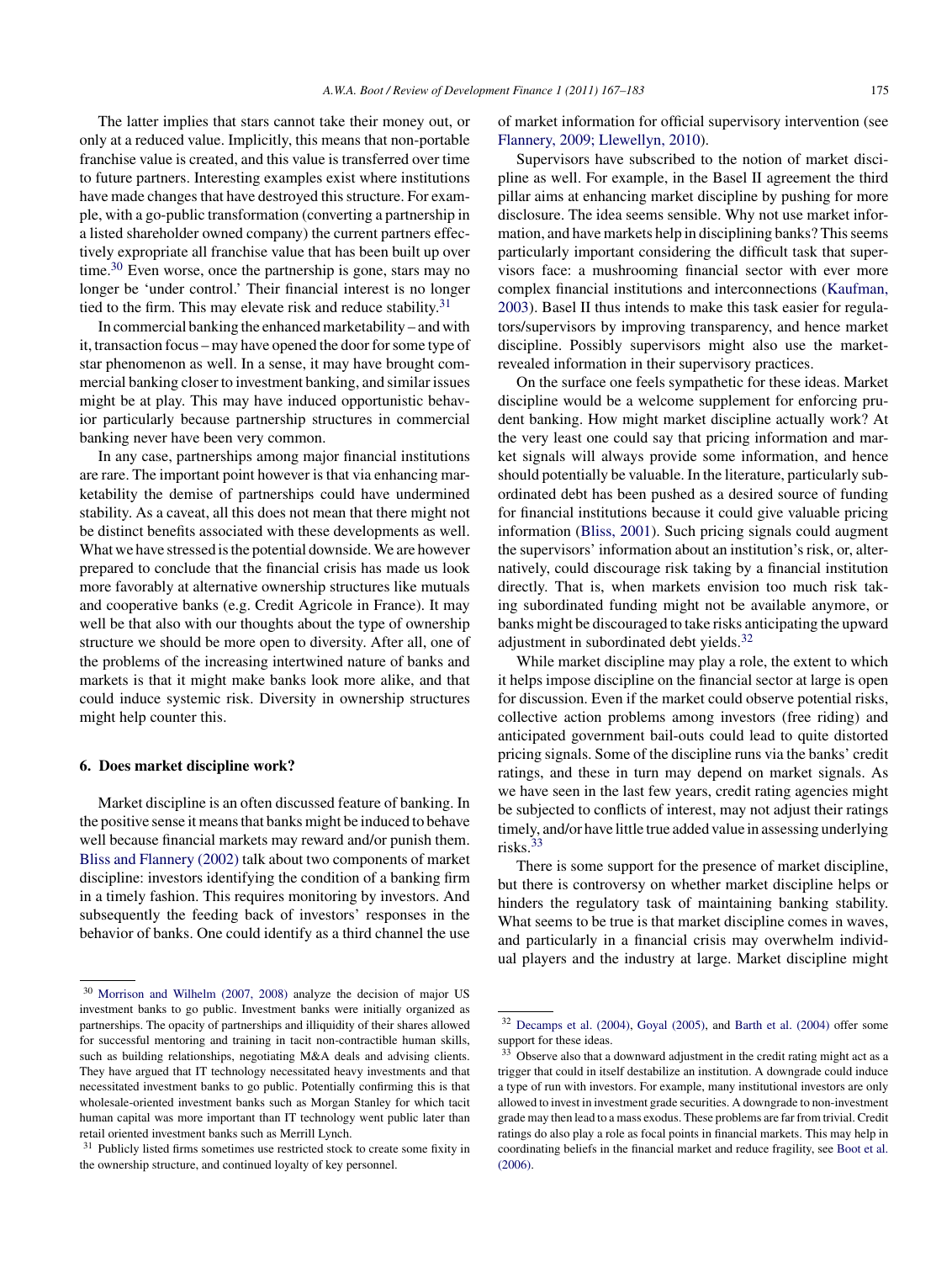<span id="page-9-0"></span>be subject to herding behavior, as everybody "heads simultaneously for the exit" in more stressful times. As such it could be a source of instability.<sup>34</sup>

We see a paradox in the notion of market discipline. The opportunistic behavior that we pointed at is driven by banks engaging in particular financial market linked activities. And the enhanced marketability, that we discussed earlier, may have facilitated this. Those activities are heavily driven by momentum in the financial markets; for example overoptimistic views in the market about the profitability of particular strategies. These opportunities appear to mushroom in euphoric times in the financial markets, and typically go hand in hand with underpriced risk, i.e. low risk premiums. It is the market that defines the opportunities and underestimates risk; banks seek to (opportunistically) exploit them.

But now the paradox. In the way we have formulated the argument, financial markets that are supposed to engage in market discipline underestimate risks and are momentum driven, and in doing so encourage banks to engage in specific activities. How then can we expect these same markets to impose market discipline? It appears to us that market discipline is not present when banks follow financial market inspired strategies. Things are even worse because the correlation in strategies between financial institutions will then be high because all see the same opportunities and hence we see herding behavior. Systemic risk would be enormous and not checked by market discipline.

What this points at is that from a macro-prudential view *(i.e.*) system wide view) market discipline is not effective. This supports [Flannery's \(2009\)](#page-15-0) analysis that in the summer of 2007 neither share prices nor CDS spreads provided information about pending problems. We tend to conclude that market discipline might more readily work for idiosyncratic risk choices of an individual financial institution (i.e. across institutions) than for the choices of the sector as a whole. In the financial sector with the correlated strategies induced by momentum in financial markets, market discipline seems ineffective.

# **7. Strategy of financial players and scale and scope economies**

What drives financial players in choosing their scale and scope of operations? This question is important because the size and particularly the complexity of financial institutions is a concern to regulators and supervisors.<sup>35</sup> While the current statements in the industry might suggest that institutions 'go back to basics', i.e. reduce complexity, focus and simplify product offerings [\(KPMG, 2011\),](#page-16-0) we expect the scale and scope extending strategies to continue. As we will discuss below, size will continue to be a driver in the industry. This is part of the ongoing underlying market forces in the industry. Whether size really offers scale or scope economies is a totally different question. Research on this remains rather inconclusive, or in the words of [Richardson et al. \(2010\):](#page-16-0) "Indeed, the recent studies mirror the findings [...] some 15 years earlier [...] there was no predominance of evidence either for or against economies of scale in the financial sector."

#### *7.1. Observations on scale and scope*

A first observation is that banks like to *combine* many different activities. This distinguishes banks from many of their competitors, e.g. non-banking financial institutions like mutual funds and finance companies. The latter often choose to specialize and therefore are much more transparent. Banks generally choose to diversify their activities. Although few would readily deny that some degree of diversification is necessary, banks seem to engage in a very broad variety of activities. The question that arises is what is the optimal conglomeration of bank activities, and what structure will the industry migrate to?

Until recently, the complexity (or opaqueness) even meant that bankers themselves did not really know the profitability of many of their activities. Cross-subsidies were the rule, and internal cost accounting was rudimentary. While cross-subsidies may sometimes be an optimal competitive response, often they will not be sustainable in a competitive environment. A related issue is that implicit or explicit government guarantees and toobig-to-fail (TBTF) concerns might give artificial competitive advantages to size. Universal banks, while not particularly efficient [\(BCG, 2010a\),](#page-14-0) might have sufficient 'protected' revenues to compete with more focused players.<sup>36</sup>

The coincidence of the consolidation trend in the financial sector with increased competition has led many to believe that the massive restructuring observed in banking is a response to a more competitive environment. That is, as commercial banking becomes more competitive, banks need to examine all possible ways to eliminate inefficiencies from their cost structures, for example, by merging with other banks and realizing scale efficiencies through elimination of redundant branches and back-office consolidation. Moreover, diminishing margins in commercial banking might have invited banks to look outside their traditional domain (see Section [3\).](#page-4-0) Some non-banking activities may (appear to) offer higher margins and make scope

 $34$  The relevant question is whether market discipline could help in containing systemic risks, or whether market responses merely amplify such risks (see [Flannery, 1998\).](#page-15-0)

<sup>&</sup>lt;sup>35</sup> We will not focus on (historic) differences in financial systems across countries. Financial systems are often characterized as either being bank-based (continental Europe) or financial market driven (US, UK). In the former, bank financing and relationships are dominant, while direct funding from the financial market plays a more important role in the latter. Financial innovations may have affected these systems differently. The distinction is not as sharp as the dichotomy might suggest, e.g. more than half of US businesses is bankfinanced and financial markets clearly play a role in continental Europe; hence no system is fully market or bank-driven. Nevertheless, an interesting question is whether the more recent proliferation of financial innovations might impact those

systems differently. One observation is that bank-based and financial market driven systems might have become more alike. The marketability associated with recent financial innovations may have weakened the distinction between bank-based and financial market driven systems.

<sup>&</sup>lt;sup>36</sup> Indeed, this is one of the complaints of more focused investment banking institutions. Universal banks can leverage their balance sheet (read: cross subsidize) to secure investment banking business (e.g. *Financial Times*, March 21, 2011, p. 17: "US banks face fresh scrutiny on lending").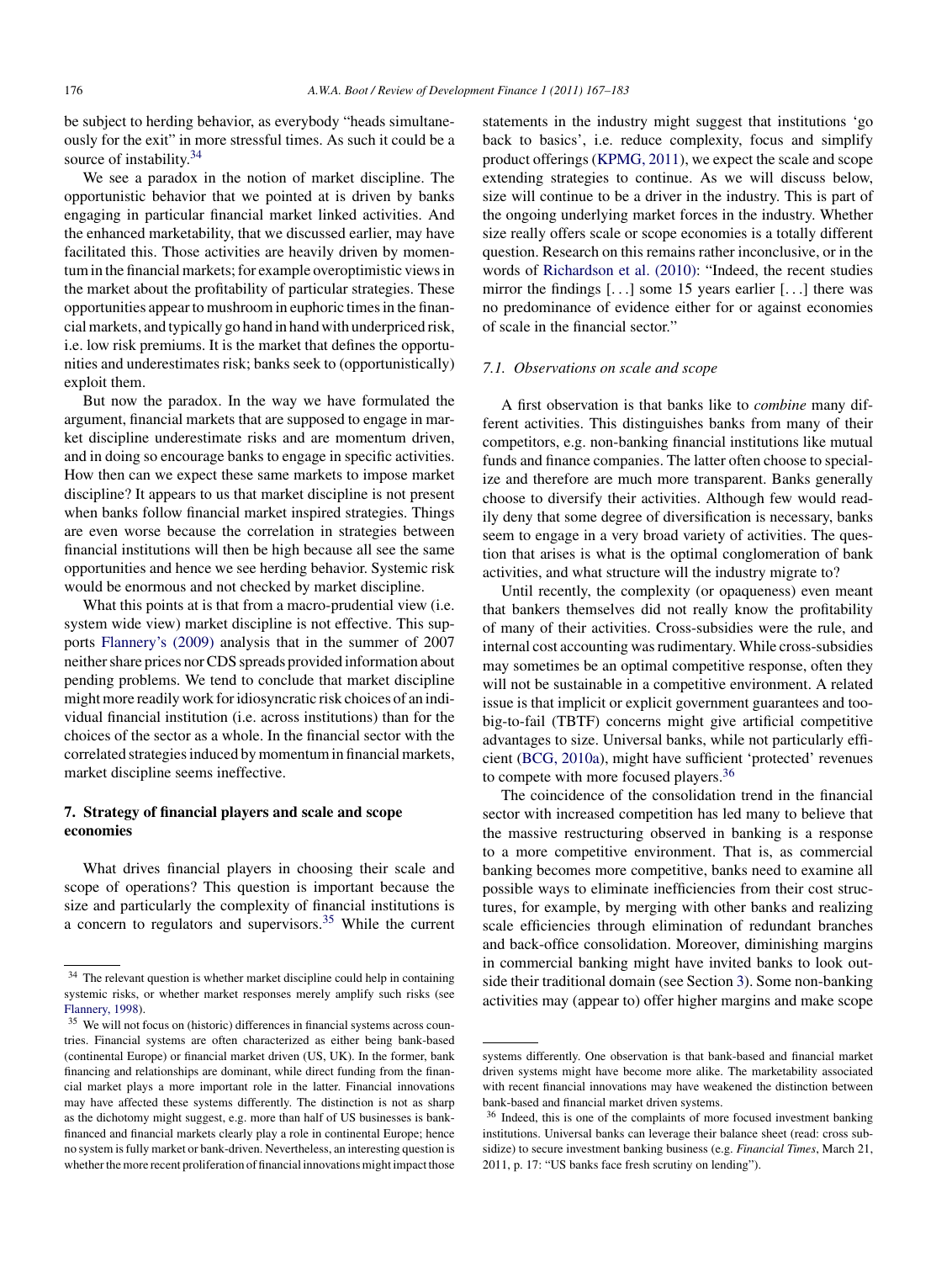expansion look attractive. The key question is whether these responses indeed create value.<sup>37</sup>

Scale and scope economies are often cited as rationale for why financial institutions tend to growth in size and complexity (scope) over time. But are scale and scope economies truly present? Sources of scale and scope economies include (see [Boot, 2003; Walter, 2003\):](#page-15-0) (i) information-technology related economies; (ii) reputation and marketing/brand name related benefits; (iii) (financial) innovation related economies; and (iv) diversification benefits. Information technology related economies particularly refer to back office efficiencies and distribution-network related benefits. Transaction processing offers distinct scale economies. And information technology developments facilitate an increasing array of financial products and services to be offered through the same distribution network, and thus allow for cross selling. Reputation and brand name/marketing related economies may be present in the joint marketing of products to customers. Brand image is partially marketing related, but is also related to the notions of 'trust' and 'reputation.' (Financial) innovation related economies particularly refer to large(r) institutions that might be in a better position to recoup the fixed costs of those innovations.

Diversification benefits are (at first sight) more controversial. In many cases, conglomeration may lead to a valuation discount which could point at (anticipated) inefficiencies. This is in line with corporate finance theory that tells us that investors can choose to diversify and that this does not need to be done at the firm level. However, key to the business of banking is risk processing and absorption. And confidence in a bank requires it to be safe. Diversification is then needed to be able to absorb risks and be safe. Observe also that several bank activities benefit from a better credit rating, which suggests that diversification at the level of the bank has value.<sup>38</sup>

## *7.2. Are scale and scope benefits real?*

Scale and scope economies in banking have been studied extensively. A survey paper by [Berger et al. \(1999\)](#page-15-0) concludes that, in general, the empirical evidence cannot readily identify substantial economies of scale or scope. Illustrative is [Saunders](#page-16-0) [\(2000\).](#page-16-0) He cites 27 studies, 13 of which found diseconomies of scope, 6 found economies of scope and 8 were neutral.<sup>39</sup>

An important caveat is that this research mainly involves U.S. studies using data from the 70s and 80s. Apart from potential methodological shortcomings the results therefore do not capture the dramatic structural and technological changes in banking that have taken place since then. Furthermore, they reflect the historic fragmentation of the U.S. banking industry due to severe regulatory constraints on the type of banking (banks could engage in commercial banking or investment banking, but not both) and the geographic reach of activities (limits on interstate banking) that were present till the deregulation in the 90s (see [Calomiris and Karceski, 1998\).](#page-15-0)

Some more recent studies examine the existence of a diversification discount for financial institutions. [Laeven and Levine](#page-16-0) [\(2007\)](#page-16-0) confirm the existence of a diversification discount in banks that combine lending and non-lending financial services, and suggest that the potential economies of scope in financial conglomerates are not large enough to compensate for potential agency problems and inefficiencies associated with cross-subsidies.<sup>40</sup> [Rajan et al. \(2000\)](#page-16-0) emphasize that, even though conglomerates trade at a discount on average, 39.3% of the conglomerates trade at a premium. They show that the interrelation between activities within the conglomerate is of crucial importance. Diversified firms can trade at a premium if the dispersion between activities is low. High dispersion induces inefficiencies which point at the importance of focus within the conglomerate. In particular, one should look at what type of mergers and acquisitions involve scale and scope benefits. Recent research suggests that mergers with both a geographic and activity focus are most value enhancing. Similarly, in analyzing scope and scale issues, one should focus on the type of activities. What are the scale economies in each activity? And what product-mix offers true scope economies?

In this spirit, [DeLong \(2001\)](#page-15-0) looked at the shareholder gains – more specifically, the immediate announcement effect on share prices – from focused versus diversifying bank mergers in the U.S. between 1988 and 1995. She found that focused mergers, both on the level of activity and geography, have positive announcement effects. Moreover, focus in activities was shown to be more important than geographical focus, albeit the latter was important as well. Activity-diversifying mergers

<sup>37</sup> The banks' inclination to expand scope has some notable exceptions. For example, while we had observed a spectacular cross-industry merger of Citicorp and Travelers, bringing together insurance activities with bank-oriented financial services, more recently, Citigroup has been divesting its insurance assets. Similarly, Credit Suisse expanded into insurance by acquiring the insurance company Winterthur, but lately has been divesting these assets. Similar processes are observed with other bancassurance conglomerates.<br><sup>38</sup> For many quarantees or contracts and activities the

<sup>38</sup> For many guarantees or contracts and activities that involve recourse, the credit standing of the guarantor is crucial for the credibility of the contract. [Mester \(2008\)](#page-16-0) emphasizes that bank production decisions affect bank risk. Scale and scope related decisions have via diversification an effect on risk, and that in turn may affect choices about risk exposure.

<sup>&</sup>lt;sup>39</sup> With respect to the empirical evidence on scale and scope, some general observations can be made. First, scale and scope economies are empirically often dominated by adverse changes in managerial efficiency. For example,

inefficiencies in managing larger organizations may mitigate possible scale and scope benefits. Second, scale and scope economies are difficult to disentangle from changes in market power. Increasing scale and scope may facilitate market power, and thus elevate profitability in the absence of scale and scope economies. Third, to the extent that mergers may change the structure and dynamics of the industry, the abnormal stock returns associated with merger announcements reflect such changes.

<sup>40</sup> [Schmid and Walter \(2009\)](#page-16-0) confirm the [Laeven and Levine \(2007\)](#page-16-0) results, and verify that this discount is indeed caused by diversification, and not by inefficiencies that already existed before the diversification. There are two important qualifications on conglomerate discounts as measured in the literature (following the well known [Berger and Ofek \(1995\)](#page-15-0) study that – as one of the first – identified persistent discounts). [Chevalier \(2004\)](#page-15-0) shows that controlling for the pre-conglomeration performance of businesses is important: inefficiencies measured after a merger often already existed prior to the merger. A second qualification is that discounts are often measured as a ratio (e.g. return on invested capital). A merger that leads to larger investments may reduce the average return but increase the absolute overall return (in \$s).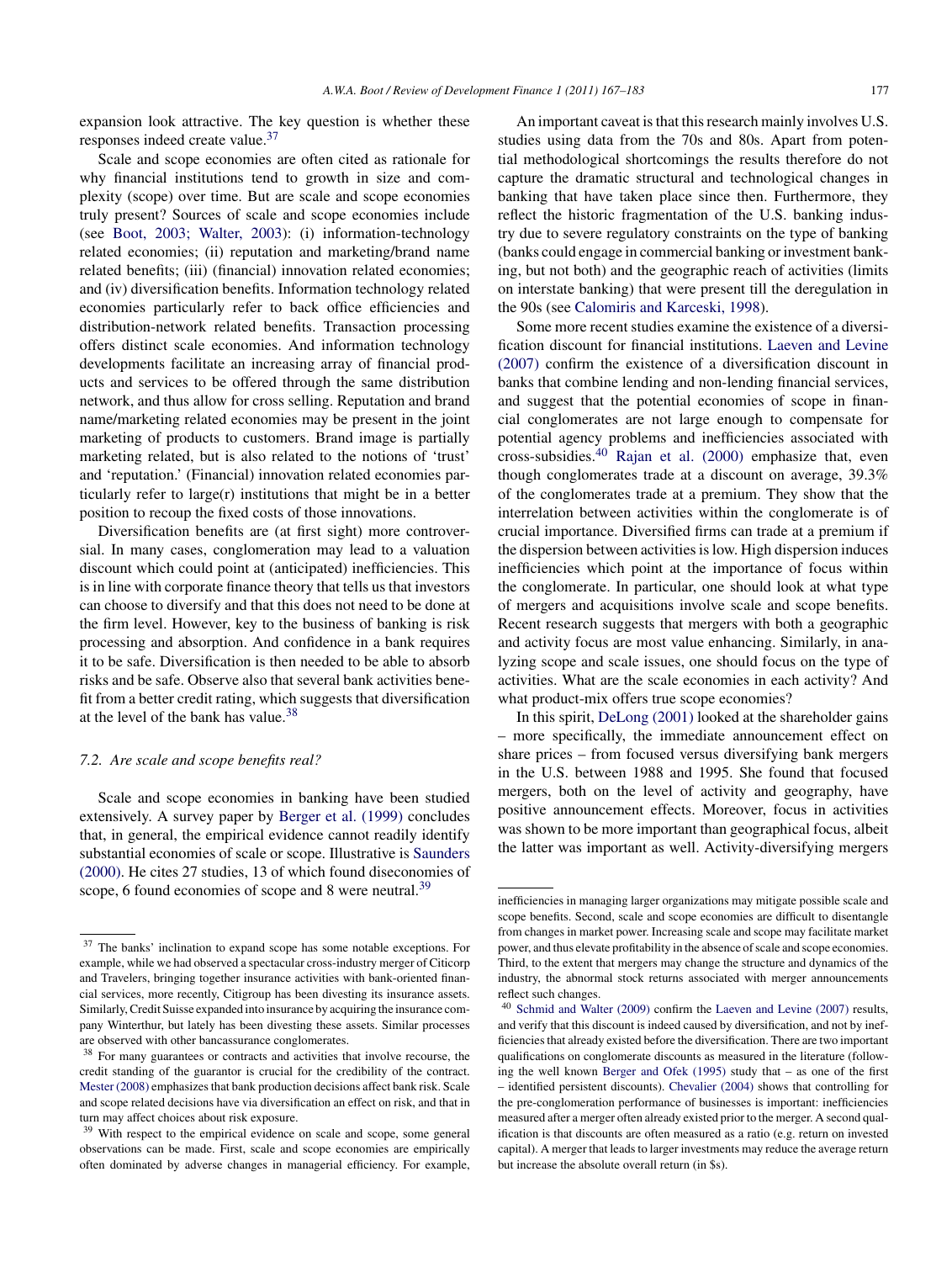<span id="page-11-0"></span>had no positive announcement effects. These results point at the presence of scale rather than scope economies. $41$ 

The typical result in these earlier studies was however that even scale economies were exhausted at relatively small bank sizes. More recent evidence points at more persistent scale economies. [Wheelock and Wilson \(2009\)](#page-16-0) and [Feng and Serletis](#page-15-0) [\(2010\)](#page-15-0) find increasing returns to scale and [Elsas et al. \(2010\)](#page-15-0) find increasing returns to scope also for larger financial institutions. Apart from methodological issues (see [Mester, 2010\),](#page-16-0) this might be driven by information technology developments that might only have showed up in more recent data.

#### *7.3. What to expect?*

We would subscribe to Robert DeYoung's statement that "...scale economies are a distraction" [\(DeYoung, 2010\).](#page-15-0) What we observe is that many players choose a conglomerate model and go for size (and complexity). In terms of efficiency and effectiveness the academic research would not readily point to a real superiority of such model. Indeed, it might very well be regulatory induced (e.g. taking advantage of TBTF benefits; see [Feldman, 2010a\).](#page-15-0)

As a final observation, the structure of the industry that we expect to naturally follow from market forces is trimodal. Apart from these conglomerates (also called large complex financial institutions, LCFI) which might be more investment banking or commercial banking centered, large specialized financial institutions will co-exist, as well as smaller banking institutions capitalizing on relationship-focused niches.<sup>42</sup> However, it is difficult to make prediction about the future structure of the industry. Uncertainties are daunting; for example, it is very unclear what the impact of public policy and new regulations might ultimately be on the industry. $43$ 

But again we expect market forces to continue to press for size. In the next section, we will try to answer the question whether structural measures are needed to reduce complexity.

# **8. Dealing with complexity: breaking-up banks and living wills**

We will argue that structural measures might be needed to help contain destabilizing market forces and deal with complexity, and that behavioral measures (like higher capital requirements) are insufficient. Overall we will advocate a comprehensive approach to regulation and supervision.

The issue of complexity of financial institutions is heavily debated. In other industries one is tempted to say that market forces will figure out what the optimal configuration of a firm might be (subject to anti-trust concerns). However, in banking complexity can worsen externalities that one might want to contain. More specifically,

- i. complex institutions might be difficult to manage and supervise, and effective market discipline might not be expected (problem of opaqueness);
- ii. a complex financial institution may have many, difficult to discern linkages with the financial system at large. This may augment TBTF, or rather too-interconnected-to-fail concerns;
- iii. as a consequence systemic concerns might become more prominent;
- iv. complexity might paralyze supervisors and put them in a dependent position; e.g. how is timely intervention possible if the complexity of the institution cannot be grasped by supervisors?

On the last point, one element of the current reform proposals asks financial institutions to have a living will available, i.e. a detailed recovery and resolution plan that would allow for an orderly and efficient resolution of financial difficulties when they may arise. Such a living will aims at overcoming the complexity of an institution, and the paralysis it may cause with the supervisor when problems emerge.<sup>44</sup> Taking this concept seriously should probably mean that all relevant financial

<sup>41</sup> Isolating potential scale and scope economies is important. On the demand side, the proliferation of savings products and their link to pensions, mutual funds and life insurance clearly pushes for joint distribution, and thereby suggest economies of scope. IT developments might have made it possible to better exploit potential scope economies with multiple product offerings to a particular customer group, using new direct distribution channels with relatively easy access to (formerly) distant customers. The very same IT developments however also offer better possibilities for focused single-product players. Interfaces (may) come about that help bundle the product offerings of specialized providers, thereby becoming a substitute for an integrated provider. The lesson is that only very well managed integrated financial services firms may realize positive scope economies.

<sup>42</sup> This could build on the insight in section 3 that larger banks are not very good at serving smaller customers. More specifically, the use of soft information might be hampered in larger organizations. A question is whether larger institutions could successfully imitate a 'multi-local approach' in which subsidiaries would focus on local characteristics of individual countries, and be delegated enough autonomy. But the holding company would supply activities where scope and scale economies would be the biggest. Rotation practices could then (theoretically) bring better governance in subsidiaries compared to stand alone banking firms. As Unicredit puts it: "UniCredit recognizes the importance of specialization. The group utilizes a divisional business model that optimizes its ability to meet the needs of a variety of customer segments, offering personalized services. UniCredit's divisional model is based on identifying well-defined business areas common to all of the markets in which the group operates: retail, corporate, private, investment banking and asset management. The emphasis is on creating specialized product factories and on centralizing support services. To apply this model, UniCredit uses a multi-local approach. This approach is consistent with the group's goal of being recognized as a highly capable domestic player in each of the markets in which it is present. Emphasis is placed on the value of establishing a presence in local

communities. Global product factories are a key feature of the divisional model. They can help exploit the growth potential inherent in UniCredit's vast branch network." [\(http://www.unicreditgroup.eu/en/Investors/Strategy.htm\)](http://www.unicreditgroup.eu/en/Investors/Strategy.htm).

<sup>43</sup> See for example, [McKinsey \(2010a,b\). S](#page-16-0)trategic considerations make it also difficult to extrapolate from choices that we currently observe in the industry. [Boot \(2003\)](#page-15-0) explains the rather broad strategies of many banking institutions by emphasizing that in an uncertain environment banks may want to keep their options open.

 $44$  As [Bliss \(2003\)](#page-15-0) concludes "... until the informational problems are resolved, it will only be happenstance that LCFIs are discovered to be distressed when they are still sufficiently solvent...".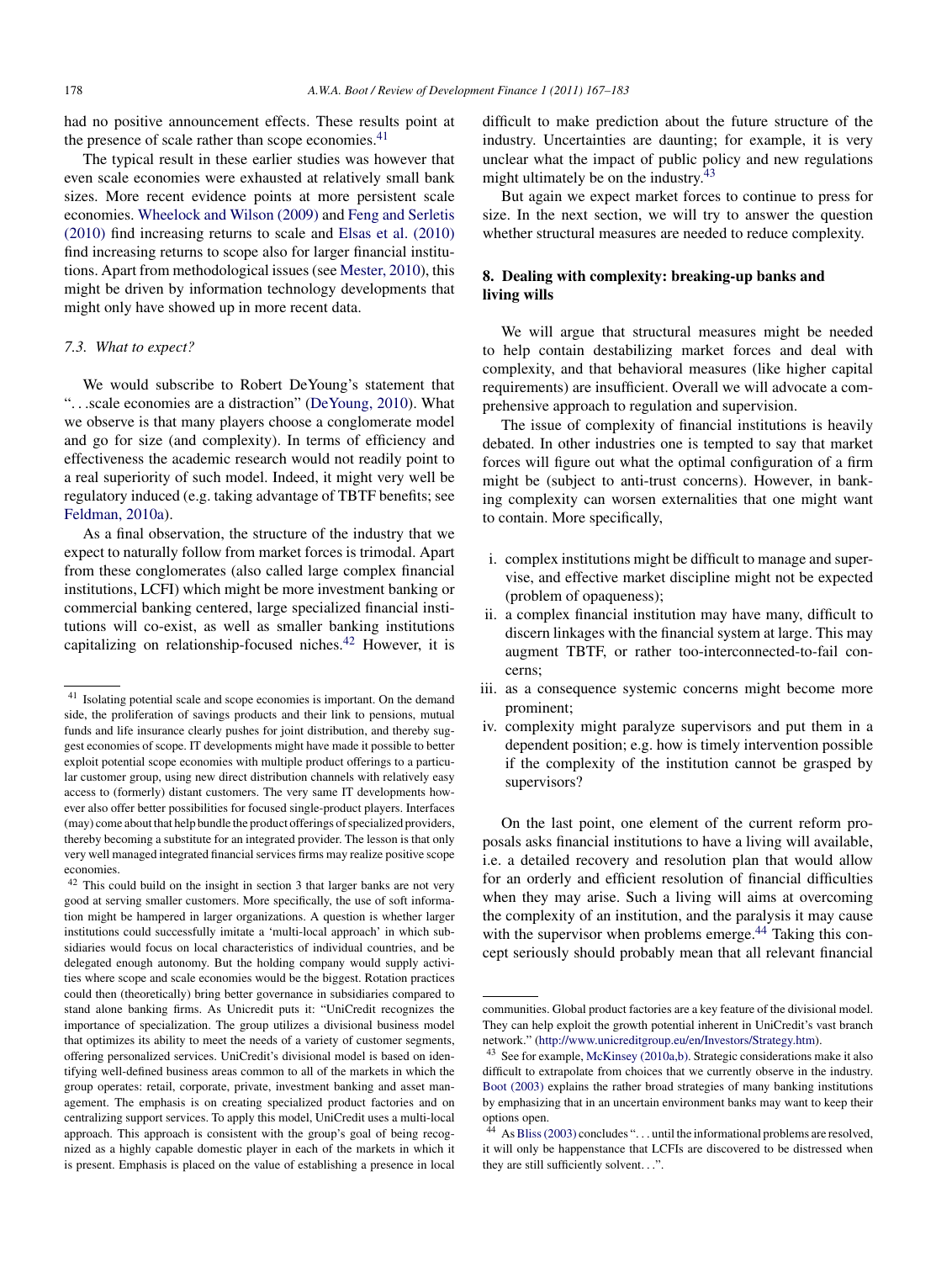institutions organize themselves in a way that they can be easily dissolved when problems arise. So the complexity might have to be dealt with upfront, and would then have direct implications for the organizational structure of the business, i.e. for a bank's business model [\(Feldman, 2010b\).](#page-15-0)

One is tempted to conclude that one way of dealing with the complexity is to disentangle activities and put them in separate legal structures ('subsidiaries'). Those subsidiaries could deal on an arms-length basis with each other, with each being adequately capitalized without recourse to each other. This would resemble the non-operating holding company structure that is discussed in some OECD studies ([Blundell-Wignall et al., 2009\).](#page-15-0) With such a structure supervisors could possibly more easily (and timely) target, i.e. rescue, systemically important parts of a financial institution in case of distress; other parts could be sold or dismantled.

In this spirit one could look at the arrangements in New Zealand. In that country much of the banking system is in the hands of foreign players. New Zealand's authorities were skeptical about this lack of control, and instituted structural requirements to address them. The requirements entail enforced organization of activities within subsidiaries, but on top of that requirements that make the New Zealand based subsidiaries operationally independent from their foreign parents ([Herring](#page-16-0) [and Carmassi, 2010\).](#page-16-0)<sup>45</sup>

# *8.1. Can separate legal structures under one corporate roof be effective?*

Whether such separate legal structures are really effective is unclear. In the market there might still be reputational spillovers between the different parts. Similarly, the market may still expect intra-group cross subsidization or joint risk bearing with the group's financial strength being perceived behind any individual activity [\(Lumpkin, 2010\).](#page-16-0)

In practice, financial institutions typically have corporate structures that include a myriad of legal entities ([Avgouleas](#page-14-0) [et al., 2010\).](#page-14-0) Banks in this way have become horrendously complex. HSBC for example has in excess of two thousand entities ([Llewellyn, 2010\).](#page-16-0) These are typically not designed to augment transparency and/or reduce complexity, but rather to engage in regulatory and tax arbitrage (e.g. capital management). The legal structures themselves are typically not stand-alone in

any meaningful way but linked together through intra-group transactions, joint back offices and other shared facilities and activities. While these linkages might produce synergies, the accompanying complexity seems at odds with having effective living wills, or having a business structure that is receptive to supervision or market discipline.

Complexities are magnified once we take into account cross border activities and differences in bankruptcy regimes across countries ([Cumming and Eisenbeis, 2010\).](#page-15-0) Living wills and the timely intervention they could facilitate might be valuable particularly in these cross border situations especially when intervention occurs before losses become overwhelming. The latter might be crucial to align the interests of policymakers and supervisors. The potential for conflicts is considerable considering the problems associated with burden sharing.

One may expect that the industry will vigorously oppose such transparent and arms-length structures that – in their view – would limit synergies. Whether these concerns are really valid cannot be readily answered. Real synergies might be limited as we have seen in Section [7.](#page-9-0) As we have argued in Section [3,](#page-4-0) banks may confuse cross-subsidization with real synergies. The incentives of financial institutions might also be to seek complexity and in doing so hold supervisors 'hostage.' The implicit TBTF (or too-complex and/or interconnected-to fail) backing may further amplify disagreements between the bankers privately optimal choices and those of society. The reality is that the non-operating holding company structure as envisioned in the OECD studies – with transparency via arms-length contracts, no recourse and separate capitalizations – is a far cry away.

#### *8.2. Breaking-up banks?*

A valid question is whether in face of this opposition one should not be more active and possibly seek a more radical solution. This refers to structural measures that seek to prescribe the structure and allowable businesses of banks and other finan-cial institutions [\(Llewellyn, 2010\).](#page-16-0)<sup>46</sup> Several policymakers have advocated such measures. The British have arguably been most adamant. Both Mervin King (Governor Bank of England) and Adair Turner (Chairman of the Financial Services Authority) have hinted at the need to split up banks. Actually, the UK government has established an independent Banking Commission (the Vickers Committee') to look into potential structural remedies. While not directly advocating such measures, Sheila Bair of the FDIC has advocated that "America's big international banks may have to restructure and downsize their operations now, unless they can prove they will be easy to dismantle in another financial crisis" (as reported by Reuters, March 1st, 2011). In terms of actually implementing new policies, the US

<sup>45</sup> Following [Ng \(2007\): B](#page-16-0)anks in New Zealand typically outsource a range of business activities, both to independent and to related-party service providers, and both domestically and offshore. The predominance in New Zealand of banks owned by offshore parent banks, which provide important services to their subsidiaries, means that cross-border, related-party outsourcing is of particular relevance. The outsourcing policy requires a large bank's board to maintain legal and practical control over any outsourced functions such that the bank is able to continue to play its key role of supporting financial activity in the economy, both under normal circumstances and (particularly) under stress. The Reserve Bank applies the policy with some flexibility to suit the circumstances of individual banks. The policy thus ensures that the banking system retains the ability to avert distress, and underpins the Reserve Bank's ability to manage a financial crisis, while enabling the financial system to enjoy the benefits of foreign bank participation.

<sup>46</sup> We also could identify possible structural measures in the operations of financial markets; for example the introduction of central counterparties to reduce counterparty risk in OTC markets. This may help contain contagion. Note that the focus in this paper is on financial institutions, and less on the functioning of markets. As we will argue, we advocate a comprehensive redesign of regulation and supervision which would include measures aimed at reducing counterparty risk.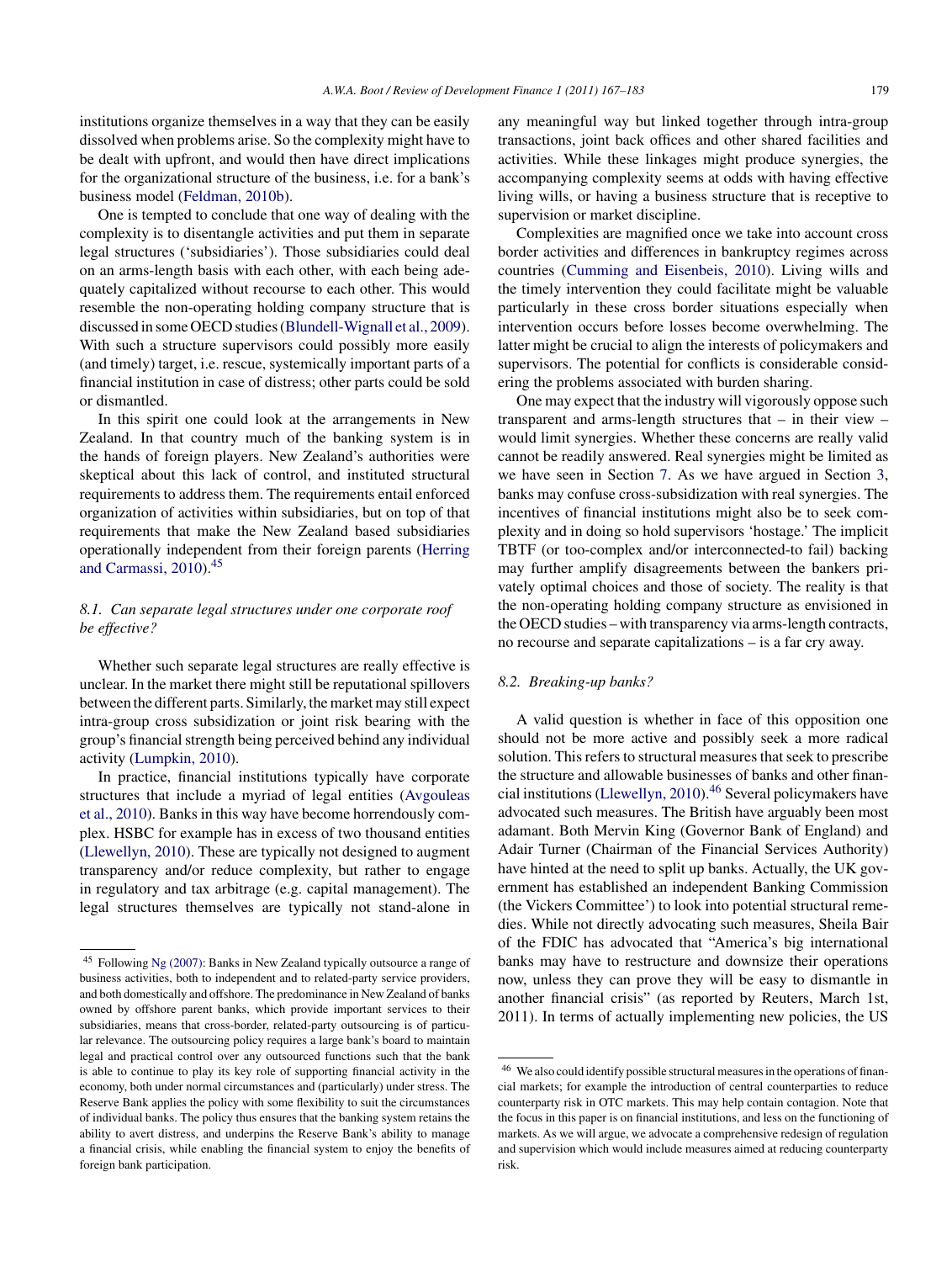<span id="page-13-0"></span>appears to be in the lead with the Volcker Rule (part of the Dodd-Frank Act) that seeks to prohibit the involvement of banks in proprietary trading, and limit their investments and sponsorship in hedge funds and private equity.<sup>47</sup>

European banks have always operated as fully integrated universal banks, while in the US the Glass-Steagall Act made a clear division between commercial banking and investment banking. The demise of this Act at least in part reflects the difficulty (and desirability?) of enforcing such separation. Indeed, prior to the passage of the Gramm-Leach-Bliley Financial Services Modernization Act of 1999 which formally repealed Glass-Steagall, commercial banks did enter via so-called Section 20 subsidiaries investment banking activities. This may have reflected the complementarity between lending and debt underwriting. Hence, the 1999 Financial Services Modernization Act was to some extent a belated response to underlying market forces. But it did more. It enabled US commercial banks to expand rapidly in investment banking, and become true financial conglomerates.<sup>48</sup>

If the complexity makes it impossible for supervisors to (credibly) intervene in a timely fashion, one may start thinking about the desirability of breaking-up banks. One question is whether this is really possible. And the other is how breaking-up banks squares with the broader objectives of supervision, and particularly the lessons learnt from the financial crisis. At least two lessons could be identified:

- i. Contagion should be addressed;
- ii. Core commercial banking functions might have to be safeguarded.

The latter typically refers to the payment system and local deposit and lending operations. If a break-up indeed increases transparency and reduces complexity, timely intervention might become easier which might fit both lessons.<sup>49</sup> But this is from an ex post perspective, i.e., after problems have emerged. But how would a more fragmented banking system operate from a more ex ante perspective? Does it reduce contagion? Is it better at safeguarding core-commercial banking functions?

It is not obvious that a more fragmented system would be less susceptible to contagion, but the record of consolidated systems is not convincing either. Systemic risk does not appear to be contained in large diversified banks. As a matter of fact, [Richardson et al. \(2010\)](#page-16-0) conclude that "the expansion to multiple functions – the LCFI (large, complex financial institution) model – produces greater systematic risk." They build this conclusion on extensive work by (among others) [Stiroh \(2006\),](#page-16-0) [De Jonghe \(2010\),](#page-15-0) and theoretical work by [Wagner \(2010\). S](#page-16-0)o from a policy perspective it is hard to defend the necessity of such large and complex institutions. Likewise, more limited commercial banking institutions without much exposure to the financial markets and primarily financed by deposits (contrary to less stable wholesale financing) might be better at safeguarding core-commercial banking functions.

#### *8.3. What to do?*

We would be in favor of actions that would simplify the structure of banking institutions. With the enormous complexity of existing institutions and the difficulty that regulators (and legislators) have in grasping the intralinkages (within) and interlinkages (across) financial institutions, much could be gained. However, the same complexity together with the (understandably) hostile and uncooperative attitude of the industry itself when it comes to structural measures, make it a truly daunting task that would require enormous perseverance and persistence. Also, well known problems like how to deal with the cross border operations of banks (international coordination) and the shadow banking system at large would need to be addressed. And what does not help either is that there are no well established prescriptions on how to go about redesigning the financial architecture.

The Volcker Rule with its focus on proprietary trading, investments and sponsorship in hedge funds and private equity, and some restrictions on derivatives trading could help reduce the exposure to financial markets and does seem consistent with the dual lessons of the crisis as stated above (limit contagion and protect core banking functions). But the Rule is clearly imprecise and not watertight, so its effectiveness might be limited. Also the impact on complexity is limited, and hence effective timely intervention would still be doubtful. But overall we see it as a move in the right direction.

We believe that heavy handed intervention in the structure of the banking industry – building on the Volcker Rule – might ultimately be an inevitable part of the restructuring of the industry. It could address complexity but also help in containing market forces that might run orthogonal to what prudential concerns would dictate (as the insights on market discipline in section 6 suggest). For now, the structural interventions in the banking industry are rather tentative. Other measures such as higher capital and liquidity requirements are clearly needed. But these primarily focus on individual institutions while a more systemorientation is crucial to identify externalities and interlinkages [\(Goodhart, 2009; Calomiris, 2009\).](#page-15-0) Anti-cyclical capital surcharges and other measures and surcharges depending on the degree of interconnectedness are needed as well to add some further comfort. We tend to subscribe to [Kay's \(2010\)](#page-16-0) notion of redundancy: having comfort in the stability of the financial sector dictates building redundancy into the regulatory and supervisory structures of banking.

## **9. Conclusions**

The paper has highlighted the major challenges facing 'modern' banks. What has been shown is that financial innovations can be good (e.g. from the perspective of completing markets)

<sup>47</sup> The Act is broader. It seeks to expand these measures to other important financial institutions (not just banks) and also seeks to address financial derivatives.

<sup>48</sup> The other noteworthy regulatory development was the repeal in 1994 of the McFadden Act (with the passing of the Riegel-Neal Interstate Branching Efficiency Act) which removed restrictions on interstate branching.

<sup>49</sup> For an early discussion on timely intervention and its interaction with systemic concerns, see [Wall \(2003\).](#page-16-0)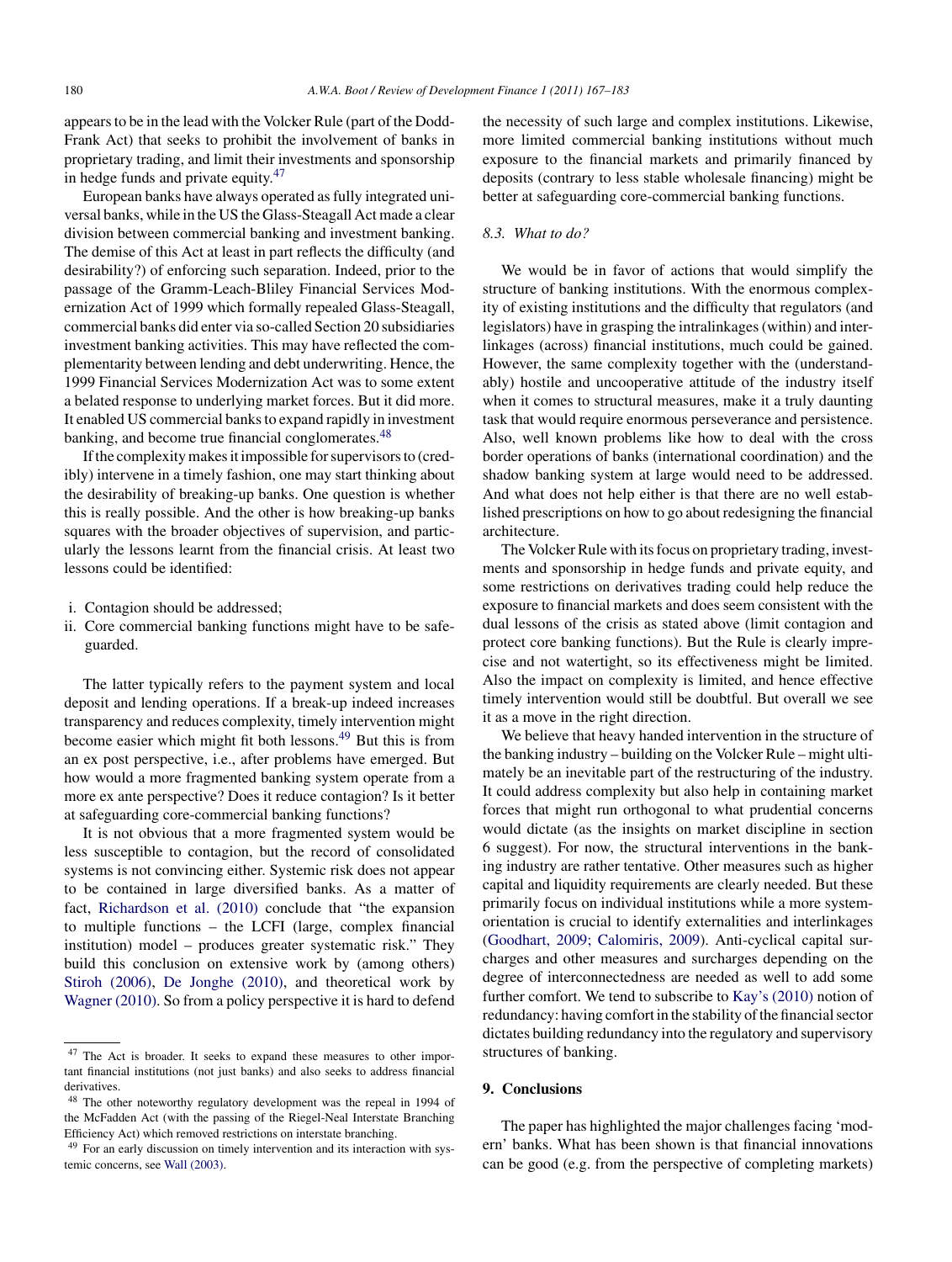<span id="page-14-0"></span>but could also cause instability. The red flag is related to the observation that financial innovations often aim at augmenting marketability and intertwine banks and financial markets. This makes banks subject to the boom and bust nature of financial markets.

We tend to conclude that the marketability created in banking via financial innovations has created a more opportunistic landscape prone to herding, fads and excessive risk taking. More instability seems an inherent part of this new reality. Our discussion on the value of partnerships which actually may contain unwarranted opportunistic behavior, and their disappearance, points at the need to find some new 'fixed points' in the financial system; not everything can be fluid.

What we have also argued is that market discipline might be rather ineffective. We described this as a paradox. When particular strategies have momentum in financial markets, the market as a whole may underestimate the risks that these entail. How then can we expect market discipline to work? It appears to us that market discipline might not be present when banks follow financial market inspired strategies. Things are even worse because these strategies will lead to a high correlation in actual exposures between financial institutions because all see the same opportunities and hence herding occurs. Systemic risk would then be considerable and not checked by market discipline.

What this points at is that market forces work against prudential behavior in banking. Regulation and supervision then face an enormous challenge. In part for this reason we believe that heavy handed intervention in the structure of the banking industry – building on the Volcker Rule – should ultimately be an inevitable part of the restructuring of the industry. Structural measures could help contain destabilizing market forces. The other challenge is the complexity of financial institutions. The complexity as it exists now makes it very difficult for supervisors to act. Timely intervention seems virtually impossible. The so-called living wills may lead to some improvements, but more transparent business and industry structures seem indispensable.

We do not believe that it is sufficient to only introduce behavioral measures like higher capital and liquidity requirements. These are undoubtedly needed, including also more systemoriented measures focusing on externalities and interlinkages, but they do not address the complexity nor misalignment between market forces and prudential concerns. Instructive in this regard are the counterproductive incentives that higher capital requirements might induce, e.g. banks might choose to increase their risk exposure following higher capital requirements in order to preserve a high ROE (which does not measure nor control for risk). $50$ 

We are not convinced by Allen Greenspan's recent statement that we should accept that the financial system is like Adam Smith's invisible hand – some type of complex eco-system that is beyond anyone's control or imagination, and is "unredeemably

opaque."<sup>51</sup> Such status quo would seem unacceptable. However, he is undoubtedly right when he observes that any measure, and also the many measures proposed in the Dodd Frank Act, will have unintended side effects. This points at the potential costs of regulatory interference. Indeed, we know very little about the cost side of regulation (including those of structural measures), nor by the way is it easy to establish the costs of financial crises. A massive research effort is needed to build an understanding about what structure might offer the greatest benefits.<sup>52</sup> In our view, marketability has created considerable instability and warrants structural remedies. We are prepared to err on the safe side, and support a comprehensive approach to regulation.

### **Acknowledgements**

An earlier draft of this paper was prepared for the FED Atlanta 2011 Financial markets conference, *Navigating the New Financial Landscape.* I am thankful for the comments of George Kaufman and Peter Wallison (discussants at the FED meeting), Stuart Greenbaum, Matej Marinc and Lev Ratnovski. Research assistance by Mark Dijkstra and Timotej Homar is gratefully acknowledged.

#### **References**

- Acharya, V.V., Gale, D., Yorulmazer, T. Rollover risk and market freezes. Journal of Finance, forthcoming.
- Adrian, T., Shin, H.S., 2010. The Changing Nature of Financial Intermediation and the Financial Crisis of 2007–09. Staff Report No. 439. Federal Reserve Bank of New York.
- Admati, A.R., DeMarzo, P.M., Hellwig, M.F., Peiderer, P.C., 2011. Fallacies, Irrelevant Facts, and Myths in the Discussion of Capital Regulation: Why Bank Equity is Not Expensive. Rock Center for Corporate Governance at Stanford University Working Paper No. 86.
- Akerlof, G., 1970. The market for lemons: quality uncertainty and the market mechanism. Quarterly Journal of Economics 84 (3), 488–500.
- Allen, F., Gale, D., 1995. A Welfare comparison of intermediaries and financial markets in Germany and the U.S. European Economic Review 39 (2), 179–209.
- Avgouleas, E., Goodhart, C.A.E., Schoenmaker, D., 2010. Living Wills as a Catalyst for Action. Wharton Financial Institutions Center Working Paper 10-09.
- Balachandran, B., Faff, R., Theobald, M., 2008. Rights offerings, takeup, renounceability, and underwriting status. Journal of Financial Economics 89 (2), 328–334.
- Barth, J.R., Caprio Jr., G., Levine, R., 2004. Bank regulation and supervision: what works best? Journal of Financial Intermediation 13 (2), 205–248.
- BCG, 2010a. Global Corporate Banking 2010: Crisis as Opportunity. The Boston Consulting Group.
- BCG, 2010b. Risk and Reward: What Banks Should Do About Evolving Financial Regulations. The Boston Consulting Group.

<sup>50</sup> As noted in section 4, the fallacy of considering the cost of capital more or less as fixed at a high level might push banks to manage based on maximizing the return on equity rather than the risk-adjusted return on equity (and in doing so, reestablish a high ROE on a now broader equity base).

<sup>51</sup> 'How Dodd-Frank fails to meet the test of our times,' *Financial Times*, March 30, 2011, p 9.

<sup>52</sup> This research effort should also look at the positioning of the financial secor vis-à-vis the real economy. Over the last two decades the financial sector has grown enormously relative to the real sector ([OECD, 2009\).](#page-16-0) To what extent is this growth welfare enhancing (see [Haldane et al., 2010\)?](#page-16-0) Or has there been a crowding out of the real sector?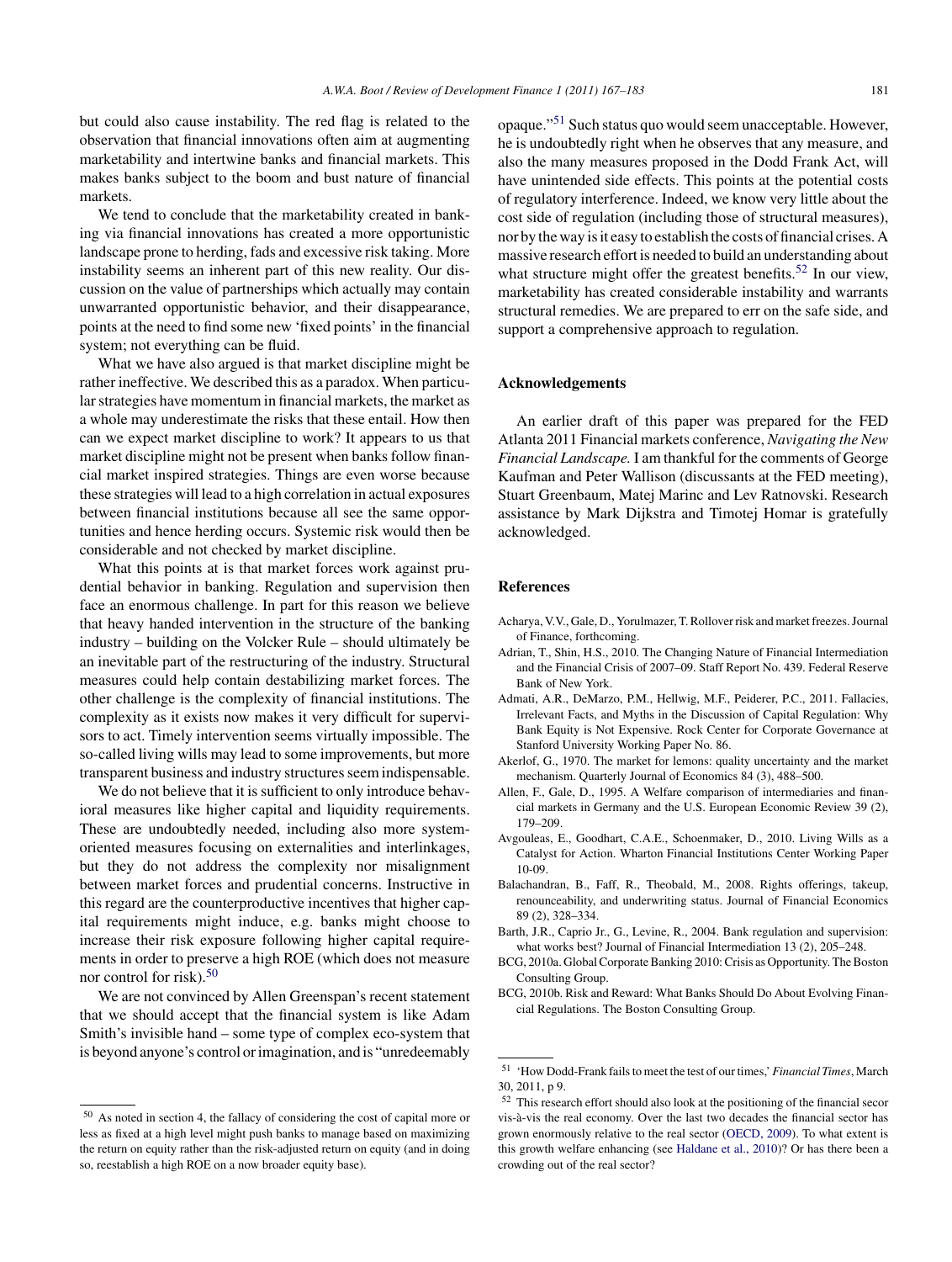- <span id="page-15-0"></span>Berger, A.N., Demsetz, R.S., Strahan, P.E., 1999. The consolidation of the financial services industry: causes, consequences and implications for the future. Journal of Banking and Finance 23 (2–4), 135–194.
- Berger, A.N., Klapper, L.F., Martinez Peria, M.S., Zaidi, R., 2008. Bank ownership type and banking relationships. Journal of Financial Intermediation 17 (1), 37–62.
- Berger, A.N., Miller, N.H., Petersen, M.A., Rajan, R.G., Stein, J.C., 2005. Does function follow organizational form? Evidence from the lending practices of large and small banks. Journal of Financial Economics 76 (2), 237–269.
- Berger, P.G., Ofek, E., 1995. Diversification's effect on firm value. Journal of Financial Economics 37 (1), 39–65.
- Berger, A.N., Saunders, A., Scalise, J.M., Udell, G.F., 1998. The effects of bank mergers and acquisitions on small business lending. Journal of Financial Economics 50 (2), 187–229.
- Berger, A.N., Udell, G.F., 2002. Small business credit availability and relationship lending: the importance of bank organizational structure. Economic Journal 112 (477), 32–53.
- Berlin, M., Mester, L.J., 1999. Deposits and relationship lending. Review of Financial Studies 12 (3), 579–607.
- Bernanke, B., 2007. Regulation and Financial Innovation. In: Speech to the Federal Reserve Bank of Atlanta's 2007 Financial Markets Conference, Sea Island, Georgia, May 15, http://www.federalreserve.gov/ newsevents/speech/bernanke20070515a.htm.
- Bhide, A., 1993. The hidden cost of stock market liquidity. Journal of Financial Economics 34 (1), 31–51.
- Bliss, R.R., 2001. Market discipline and subordinated debt: a review of some salient issues. Federal Reserve Bank of Chicago Economic Perspectives 2001 (Q1), 24–45.
- Bliss, R.R., 2003. Resolving large complex financial organizations. In: Kaufman, G.G. (Ed.), Market Discipline in Banking: Theory and Evidence. Elsevier, Amsterdam, pp. 3–32.
- Bliss, R., Flannery, M., 2002. Market discipline in the Governance of U.S. bank holding companies: monitoring vs. influencing. European Finance Review 6 (3), 361–395.
- Blundell-Wignall, A., Wehinger, G., Slovik, P., 2009. The elephant in the room: the need to deal with what banks do. Financial Market Trends 2009 (2), 1–26.
- Bolton, P., von Thadden, E., 1998. Blocks, liquidity and corporate control. Journal of Finance 53 (1), 1–25.
- Boot, A.W.A., 2003. Consolidation and strategic positioning in banking with implications for Europe. Brookings-Wharton, Papers on Financial Services, 37–83.
- Boot, A.W.A., Gopalan, R., Thakor, A.V., 2008. Market liquidity, investor participation and managerial autonomy: why do firms go private? Journal of Finance 63 (4), 2013–2059.
- Boot, A.W.A., Milbourn, T.T., Schmeits, A., 2006. Credit ratings as coordination mechanisms. Review of Financial Studies 19 (1), 81–118.
- Boot, A.W.A., Thakor, A.V., 2000. Can relationship banking survive competition? Journal of Finance 55 (2), 679–713.
- Boot, A.W.A., Thakor, A.V., 2010. The accelerating integration of banks and markets and its implications for regulation. In: Berger, A.N., Molyneux, P., Wilson, J.O.S. (Eds.), The Oxford Handbook of Banking. Oxford University Press, Oxford, pp. 58–89.
- Calomiris, C.W., 2009. Financial innovation, regulation and reform. Cato Journal 29 (1), 65–91.
- Calomiris, C.W., Kahn, C.M., 1991. The role of demandable debt in structuring optimal banking arrangements. American Economic Review 81 (3), 497–513.
- Calomiris, C.W., Karceski, J., 1998. Is the Bank Merger Wave of the 1990's Efficient? The AEI Press, Washington, DC.
- Carlin, B.I., 2009. Strategic price complexity in retail financial markets. Journal of Financial Economics 91 (3), 278–287.
- Chevalier, J., 2004. What do we know about cross-subsidization? Evidence from merging. Firms. Advances in Economic Analysis & Policy 4 (1), 1218.
- Coval, J.D., Jurek, J.W., Stafford, E., 2009. Economic catastrophe bonds. American Economic Review 99 (3), 628–666.
- Cumming, C.M., Eisenbeis, R.A., 2010. Resolving Troubled Systemically Important Cross-Border Financial Institutions: Is a New Corporate

Organizational Form Required? Federal Reserve Bank of New York, Staff Report No. 457.

- De Jonghe, O., 2010. Back to the basics in banking? A micro-analysis of banking system stability. Journal of Financial Intermediation 19 (3), 387–417.
- Decamps, J.-P., Rochet, J.-C., Roger, B., 2004. The three pillars of Basel II: optimizing the mix. Journal of Financial Intermediation 13 (2), 132–155.
- Degryse, H., Ongena, S., 2005. Distance, lending relationships and competition. Journal of Finance 60 (1), 231–266.
- Degryse, H., Ongena, S., 2007. The impact of competition on bank orientation. Journal of Financial Intermediation 16 (3), 399–424.
- DeLong, G., 2001. Stockholder gains from focusing versus diversifying Bank Mergers. Journal of Financial Economics 59 (2), 221–242.
- Demirguc-Kunt, A., Detragiache, E., 2005. Cross Country Empirical Studies of Systemic Bank Distress: Survey. IMF Working Papers 05/96. Washington, International Monetary Fund.
- De Moor, A.J.C., du Perron, C.E., Krop, P.J., 2009. De bevoegdheden van De Nederlandsche Bank inzake Icesave, Ordered by the Ministry of Finance in The Netherlands, 11 June 2009. [http://www.minfin.nl/dsresource?](http://www.minfin.nl/dsresource%3Fobjectid=71520%26type=org) [objectid=71520&type=org.](http://www.minfin.nl/dsresource%3Fobjectid=71520%26type=org)
- DeYoung, R., 2010. Scale economies are a distraction. In: The Region. FED Minneapolis.
- DeYoung, R., Glennon, D., Nigro, P., 2008. Borrower–Lender distance, credit scoring, and loan performance: evidence from informational-opaque small business borrowers. Journal of Financial Intermediation 17 (1), 113–143.
- Diamond, D.W., Dybvig, P.H., 1983. Bank runs, deposit insurance and liquidity. Journal of Political Economy 91 (3), 401–419.
- Diamond, D.W., Rajan, R.G., 2001. Liquidity risk, liquidity creation, and financial fragility: a theory of banking. Journal of Political Economy 109 (2), 287–327.
- Dinc, I.S., 2000. Bank reputation, bank commitment, and the effects of competition in credit markets. Review of Financial Studies 13 (3), 781–812.
- Duffie, D., 2010. The failure mechanics of dealer banks. Journal of Economic Perspectives 24 (1), 51–72.
- Elsas, R., Hackethal, A., Holzhäuser, M., 2010. The anatomy of bank diversification. Journal of Banking & Finance 34 (6), 1274–1287.
- Elul, R., 1995. Welfare effects of financial innovation in incomplete markets economies with several consumption goods. Journal of Economic Theory 65 (1), 43–78.
- Feldman, R.J., 2010a. Size and regulatory reform in finance: important but difficult questions. In: The Region. FED Minneapolis.
- Feldman, R.J., 2010b. Forcing Financial Institution Change Through Credible Recovery/Resolution Plans: An Alternative to Plan-Now/Implement-Later Living Wills. Federal Reserve Bank of Minneapolis. Economic Policy Paper 10-2.
- Feng, G., Serletis, A., 2010. Efficiency, technical change, and returns to scale in large US Banks: panel data evidence from an output distance function satisfying theoretical regularity. Journal of Banking & Finance 34 (1), 127–138.
- Flannery, M.J., 1998. Using market information in prudential bank supervision: a review of the U.S. empirical evidence. Journal of Money, Credit and Banking 30 (3), 273–305.
- Flannery, M.J., 2009. Market discipline in bank supervision. In: Berger, A.N., Molyneux, P., Wilson, J.O.S (Eds.), The Oxford Handbook of Banking. Oxford University Press, Oxford, pp. 377–404.
- Gale, D., Hellwig, M., 1984. Incentive-compatible debt contracts: the one-period problem. Review of Economic Studies 52 (4), 647–663.
- Gabaix, X., Laibson, D., 2006. Shrouded attributes, consumer myopia, and information suppression in competitive markets. Quarterly Journal of Economics 121 (2), 505–540.
- Gatev, E., Schuermann, T., Strahan, P.E., 2009. Managing bank liquidity risk: how deposit-loan synergies vary with market conditions. Review of Financial Studies 22 (3), 995–1020.
- Goodhart, C., 2009. How should we regulate the financial sector. In: The Future of Finance: The LSE Report. London School of Economics, London.
- Goyal, V.K., 2005. Market discipline of bank risk: evidence from subordinated debt contracts. Journal of Financial Intermediation 14 (3), 318–350.
- Haensel, D., Krahnen, J.P., 2007. Does Credit Securitization Reduce Bank Risk? Evidence from the European CDO Market. January 29, Working Paper. University of Frankfurt.